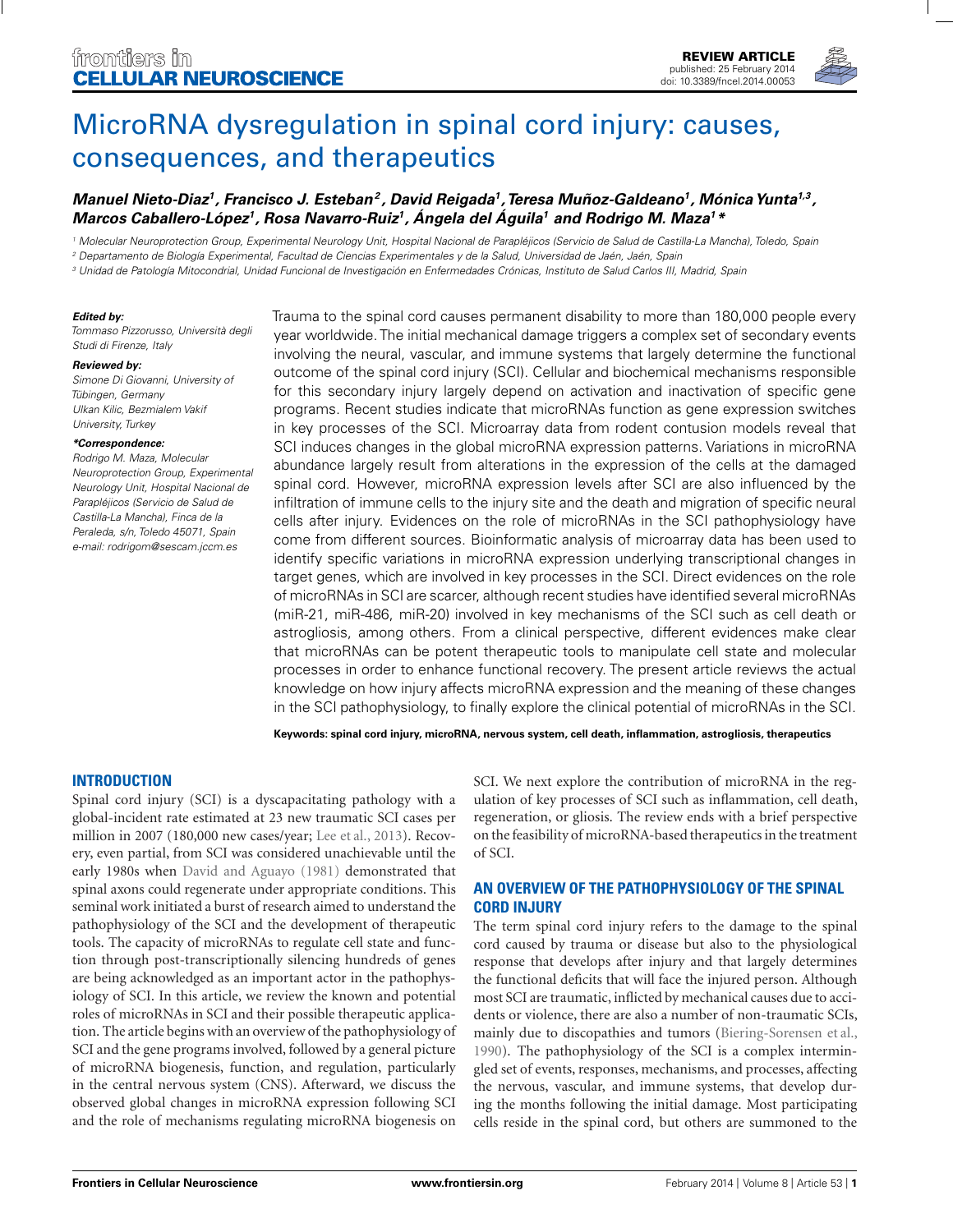injury site from the circulatory system. A brief description of the pathophysiology is provided in the following paragraphs. Detailed descriptions can be obtained in different reviews [\(Mautes et al.,](#page-16-0) [2000;](#page-16-0) [Dumont et al.](#page-15-0), [2001;](#page-15-0) [Profyris et al.](#page-17-0), [2004;](#page-17-0) [Liverman et al.,](#page-16-0) [2005;](#page-16-0) [Rowland et al., 2008](#page-17-0); [Oyinbo, 2011\)](#page-16-0).

In the traumatic SCI, the mechanical trauma causes the compression, stretching, laceration, or transection of the spinal cord. The most common form of SCI is a compressive–contusive-type injury in which displaced components of the vertebral column, exert force on the cord causing both immediate traumatic injury and often sustained compression [\(Rowland et al.](#page-17-0), [2008](#page-17-0)). Once compression and contusion surpass structural thresholds, physical and biochemical alterations of the cells induce a cascade of systemic and local events that constitute the primary damage [\(Oyinbo, 2011](#page-16-0)). Local events include axon severing, membrane rupture and death of neurons, glia and endothelial cells. Surviving neurons at the injury site respond firing action potentials that shift the local levels of ions together with the ions released due to membrane shear. The resulting ion concentration reaches toxic levels that kill the nearby neurons. The barrage of action potentials also causes the release and accumulation of neurotransmitters that will cause further neuron and glial cell death by excitotoxicity. Mechanical trauma causes intraparenchymal hemorrhage (mainly in the small vessels of the gray substance) and, consequently, the disruption of the blood–spinal cord barrier together with edema and swelling at the spinal cord [\(Mautes et al.](#page-16-0), [2000\)](#page-16-0). Vasospasm and thrombosis in the superficial vessels accompany hemorrhage causing hypoxia, ischemia, and increasing neural cell death. At a systemic level, primary damage causes a transient increase in systemic blood pressure that is followed by a prolonged hypotension (either hemorrhagic or neurogenic) causing further oxygen deprival to the spinal cord. Hypoxia – together with ion shifts inside and outside the neuron – seems to cause a temporal switch off of the spinal cord function at and below the injury site known as spinal shock.

In the minutes to months that follow the initial damage, the secondary phase of the SCI takes place. This secondary phase comprises several interrelated damage processes including vascular alterations, biochemical disturbances and cellular responses that lead to an inflammatory response and cell death that significantly expand the area of damage. Vascular alterations resulting from hemorrhage and ischemia are central constituents of the secondary injury cascade. Reduced perfusion of the spinal cord due to vasospasm and hypotension is followed by a period of reperfusion, which increases the production of oxygen- and nitrogen-derived free radicals [superoxide, hydroxyl radicals, nitric oxide (NO), peroxynitrite] already being produced during the period of ischemia [\(Dumont et al., 2001](#page-15-0)). All these species contribute to oxidative stress and exacerbates damage and cell death. Alterations in the vascular system also include the disruption of the blood–spinal cord barrier that extends far beyond the injury site for days and even weeks after injury. Release of cytokines [interleukin (IL)-1β, tumor necrosis factor-α (TNF-α)], matrix metalloproteinases, reactive oxygen species (ROS), etc., contribute to enhance vascular permeability [\(Mautes et al.](#page-16-0), [2000](#page-16-0); [Donnelly and Popovich,](#page-15-0) [2008\)](#page-15-0) and – together with upregulation of cell adhesion molecules (CAMs and selectins) by endothelial cells [\(Mautes et al., 2000;](#page-16-0) [Profyris et al., 2004](#page-17-0); [Donnelly and Popovich, 2008\)](#page-15-0) – participate in the recruitment and infiltration of immune cells to the injured spinal cord.

Immune cells develop a key role in the pathophysiology of SCI. Neutrophils arrive to the injury site in the first hours after injury [peaking at 1 day post-injury (dpi) in rats and 1–3 dpi in humans, see [Fleming et al.](#page-15-0), [2006\]](#page-15-0) and disappear during the first week, although some evidences indicate a continued presence for long times (180 dpi in rats, according to [Beck et al.,](#page-14-0) [2010](#page-14-0)). Neutrophils remove debris, but mainly release assortments of proteins, including proteolytic and oxidative enzymes that "sterilize" the area but also contribute to extend tissue damage [\(Taoka et al., 1997\)](#page-17-0). Neutrophils also release signaling proteins that attract macrophages. Macrophages resulting from the activation of spinal cord microglia or from blood monocytes infiltrate the injury in the first days after the injury, presenting a peak during the first week and persisting for months [\(Fleming et al.](#page-15-0), [2006](#page-15-0)). Microglial activation is triggered early after injury and induces a morphological and functional change in the phenotype of this cell, from a resting, ramified phenotype to a phagocytosis-capable, "macrophage-like" phenotype [\(Byrnes et al.](#page-14-0), [2006\)](#page-14-0). Macrophages remove debris and dead cells, present antigens, and release proinflammatory and protective cytokines, ROS, NO, and proteases [\(Fleming et al., 2006\)](#page-15-0). T lymphocytes enter the injured spinal cord mainly 1 week after injury. T cells are responsible for cell-mediated adaptive immunity, although their role in SCI remains controversial [\(Fleming et al., 2006](#page-15-0)). In rat models, it seems that immune cells tend to maintain or reduce their presence after this first burst of immune response following SCI. However, a recent study in rats demonstrates that immune cells present a time-dependent multiphasic response, with a late phase that mainly involves a peak of macrophages at 60 dpi [\(Beck et al.](#page-14-0), [2010](#page-14-0)). Contrary to the mixed beneficial and detrimental effects on the immune response in the initial phase, this late phase seems to be mainly beneficial and its blocking causes further functional deficits [\(Beck et al.,](#page-14-0) [2010](#page-14-0)).

All previous events have strong effects on neural cells. Necrotic cell death initiated by the mechanical trauma spreads during the secondary phase due to excitotoxicity and the accumulation of free radicals (ROS and RNS) released by immune cells or during reperfusion. Free radicals cause lipid peroxidation as well as oxidative and nitrative damage to lipids, proteins, and nucleic acids, inducing the lysis of the cell membrane, altering the cytoskeleton and the organelles, and ultimately causing the death of neural cells [\(Oyinbo, 2011\)](#page-16-0). Apoptosis and other forms of programed cell death are also important actors in secondary damage after SCI. Programed cell death seems to occur in at least two phases: an initial phase, in which apoptosis accompanies necrosis and a later phase, which is predominantly confined to white matter and that affects oligodendrocytes and microglia [\(Profyris et al., 2004\)](#page-17-0). Calcium influx and possibly signaling through Fas/CD95 pathway are among the triggers proposed for programed cell death although other mechanisms may be also acting, including lost of trophic support [\(Liverman et al., 2005;](#page-16-0) [Rowland et al.](#page-17-0), [2008\)](#page-17-0).

Apoptosis of oligodendrocytes results in extended demyelination, the loss of the oligodendrocyte myelin sheath that insulate nerve axons and permit effective nervous signal conduction. As a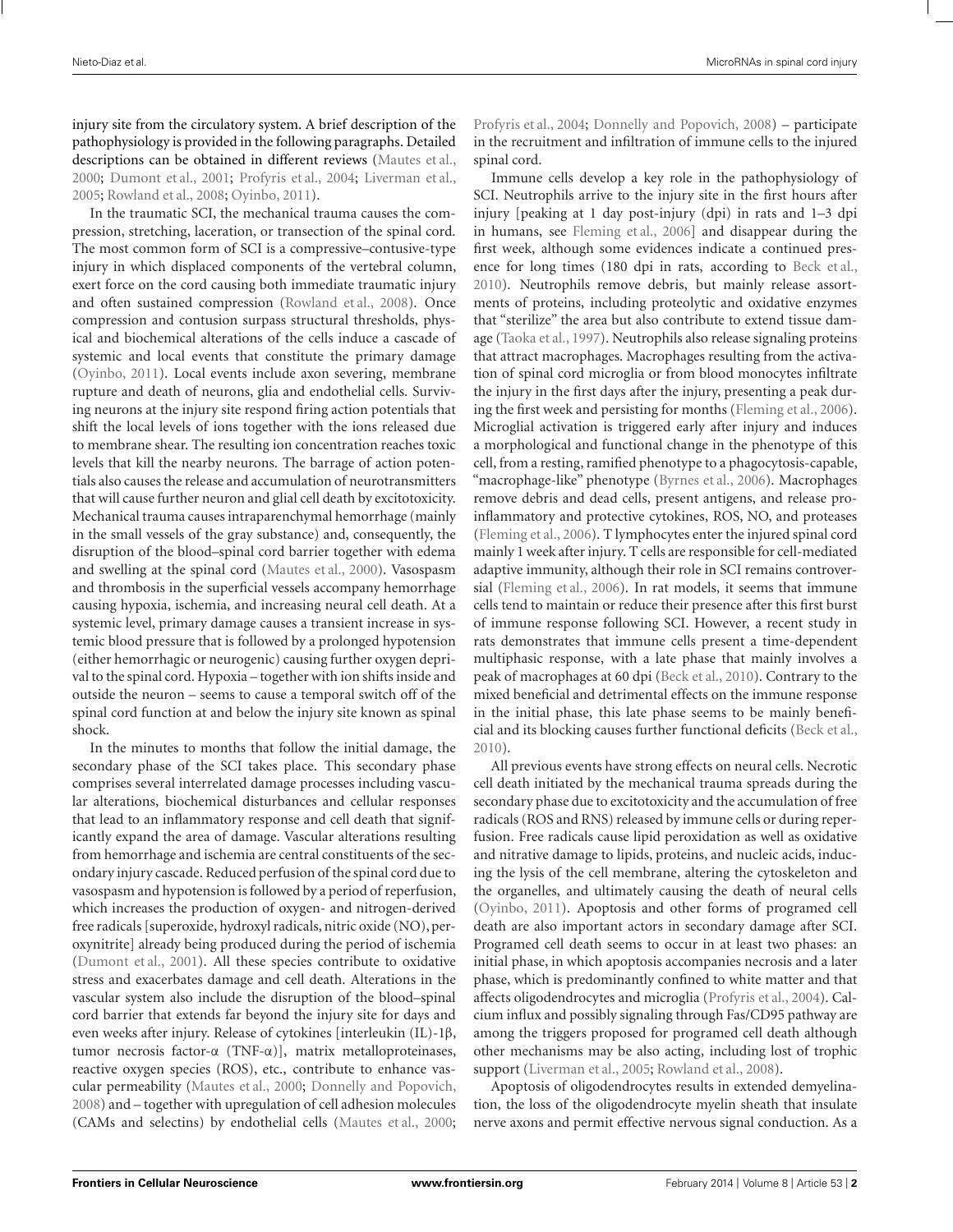consequence, axons crossing the injured segment/s but deprived from myelin sheath and experiencing alterations in the ion channels become unable to transmit signals to the brain and the body, even though they remain intact. Axotomy (axon sectioning) is also a major factor in SCI. Depending on aspects such as distance of axotomy to cell body, trophic support or neuronal type, the fate of axotomized neurons will differ strongly. A significant proportion of neurons, being severed close to the cell body or lacking enough tropic support, die after axotomy. Others retract the severed axon and develop a terminal retraction bulb. Conversely, some surviving neurons develop a regenerating response. These neurons experience hypertrophy of the cell body due to the increased synthesis of proteins that will be used in an attempt to regenerate the severed axon. Within this proregenerative response, intact neurons can also develop sprouts (collateral axonal branches) that may rewire unconnected targets (sometimes with undesired side effects). However, axon growth is strongly if not completely inhibited due to several inhibitors present at the injured spinal cord. Much of this inhibition is due to molecules associated to the oligodendrocyte myelin, such as NOGO, and other are consequence of the changes experienced by the astrocytes following injury. Astrocyte reactivity after SCI involves cellular changes characterized by an initial hypertrophic and a late hyperplasic response [\(Fawcett and Asher](#page-15-0), [1999;](#page-15-0) [Sahni et al., 2010\)](#page-17-0). During the hypertrophic response, reactive astrocytes present a characteristic enlarged somata with thickened processes and upregulation of intermediate filament proteins, such as gli[al fibrillary acidic protein \(GFAP\) and vimentin \(](#page-16-0)Pekny and Pekna, [2004](#page-16-0)). This initial hypertrophic response protects neural cells by up-taking the potentially excitotoxic glutamate, producing oxidative stress scavengers and repairing the blood– spinal cord barrier [\(Faulkner et al.](#page-15-0), [2004](#page-15-0); [Sofroniew, 2005](#page-17-0)). In the following hyperplastic phase during the subacute and chronic phases of the SCI, newly proliferated astrocytes with thinner processes forms a dense scar in the damaged area that inhibits of axon regeneration [\(Fawcett and Asher](#page-15-0), [1999;](#page-15-0) [Silver and Miller,](#page-17-0) [2004\)](#page-17-0).

In the months and years that follow the damage, the SCI becomes chronic. Cell death, scarring, gliosis, and other local alterations of the tissue lead to the formation of cavities filled of fluid and surrounded by glial scar that can extend for several segments above and below the injury site [\(Liverman et al.,](#page-16-0) [2005\)](#page-16-0). Myelin loss and alterations in the functioning of the ion channels can lead to changes in the surviving neurons and dependent networks leading to chronic neuropathic pain and/or spasticity.

## **GENE EXPRESSION CHANGES AFTER SPINAL CORD INJURY**

Most cell functions, responses, and phenotypic changes depend on the activation and/or suppression of a large number of transcriptional pathways [\(Di Giovanni et al., 2003](#page-15-0)). Microarray analyses in SCI models have identified gene expression changes that, to some extent, can be observed across different studies and even acro[ss different strains or species](#page-17-0) [\(Di Giovanni et al., 2003](#page-15-0)[;](#page-17-0) Velardo et al., [2004\)](#page-17-0). Prominent expression changes in the spinal cord following injury comprise clustered expression changes in genes associated to:

### **TRANSCRIPTION AND STRESS RESPONSE**

Clusters including factors such as *NF-*κ*B* (nuclear factor kappalight-chain-enhancer of activated B cells), *c-fos*, *HSP-70* (70 kD heat shock protein) become upregulated early after injury and continue for at least 24 h [\(Song et al., 2001\)](#page-17-0). Activation of transcription factors such as NF-κB or interferon regulatory factor (IRF)-1 mediates the increased expression of pro-inflammatory genes and modulates pivotal processes such as apoptosis or regeneration [\(Song et al.](#page-17-0), [2001\)](#page-17-0). On the other hand, there is an early increase in chaperone expression (*HSP-70*) together with metallothioneins 1 and 2 [\(Aimone et al.](#page-14-0), [2004\)](#page-14-0) that may protect cells from protein damage or oxidative stress. Further anti-oxidative stress genes become upregulated at much later times, including superoxide dismutases (SODs) 1 and 2, *catalase*, and *glutathione peroxidase* (GPX; [Aimone et al., 2004](#page-14-0)).

#### **INFLAMMATORY RESPONSE**

Upregulation of pro-inflammatory genes, including cyclooxygenase (COX)-2, interleukins *IL-1*β and *IL-6*, TNF-α, is observed early after injury and persists during the first weeks to go back to normal levels at 14 days [\(Carmel et al., 2001](#page-14-0); [Song et al.](#page-17-0), [2001;](#page-17-0) [Di Giovanni et al., 2003;](#page-15-0) [Zhang et al.](#page-18-0), [2004](#page-18-0)). Chemokines involved in immune cell attraction [monocyte chemotactic protein (MCP)- 1, macrophage inflammatory protein (MIP)-1β] and adhesion molecules participating in cell infiltration (integrins, intercellular and vascular CAMs, cadherins, and selectins) are also upregulated during the first hours after injury [\(Aimone et al., 2004](#page-14-0)). Changes in the expression of inflammatory genes take place in different spinal cord cells but has been particularly studied in mic[roglia. According to a profiling study developed by](#page-14-0) Byrnes et al. [\(2006](#page-14-0)), activated microglia first express (peak at 4–24 h) proinflammatory molecules, including IL-1β, IL-6, CCL2 [chemokine (C–C motif) ligand 2]/MCP-1, CXCL2 [chemokine (C–X–C motif) ligand 2]/M1P2α, involved in the recruitment of immune cells to the damaged area. A second pulse of change in microglial gene expression occurs later (3–7 dpi in rats) and involves genes coding for cytochrome b-245 light chain protein (*CYBa*), cathepsin Y, Galectin-3, microglial response factor (MRF)-1, P38, cyclin D1, caspase 1, and leukocyte surface antigen CD53/OX44, that participate in the regulation of the immune response, phagocytosis, production of ROS, proliferation, and cell death. Other immune response genes related to phagocytosis including the classical complement pathway and the FC receptors show a persistent upregulation after injury [\(Aimone et al.](#page-14-0), [2004\)](#page-14-0).

#### **NEURON-ASSOCIATED GENES**

A large cluster of genes coding for proteins involved in the potassium, calcium, and sodium pumps and channels as well as in synapsis, cell excitability, and neurotransmission show a significant [decrease during the first week](#page-17-0) [\(Carmel et al., 2001;](#page-14-0) Velardo et al., [2004;](#page-17-0) [De Biase et al.](#page-14-0), [2005;](#page-14-0) [Wu et al., 2005](#page-18-0)). This decrease can reflect changes in the gene profile of the neurons but it may also reflect the advance of neuronal cell death that takes place after injury [\(Carmel et al.](#page-14-0), [2001;](#page-14-0) [De Biase et al.](#page-14-0), [2005](#page-14-0)). Attempts of axonal regeneration in the weeks following injury are also accompanied by expression changes in a large group of genes that includes the overexpression of several plasticity and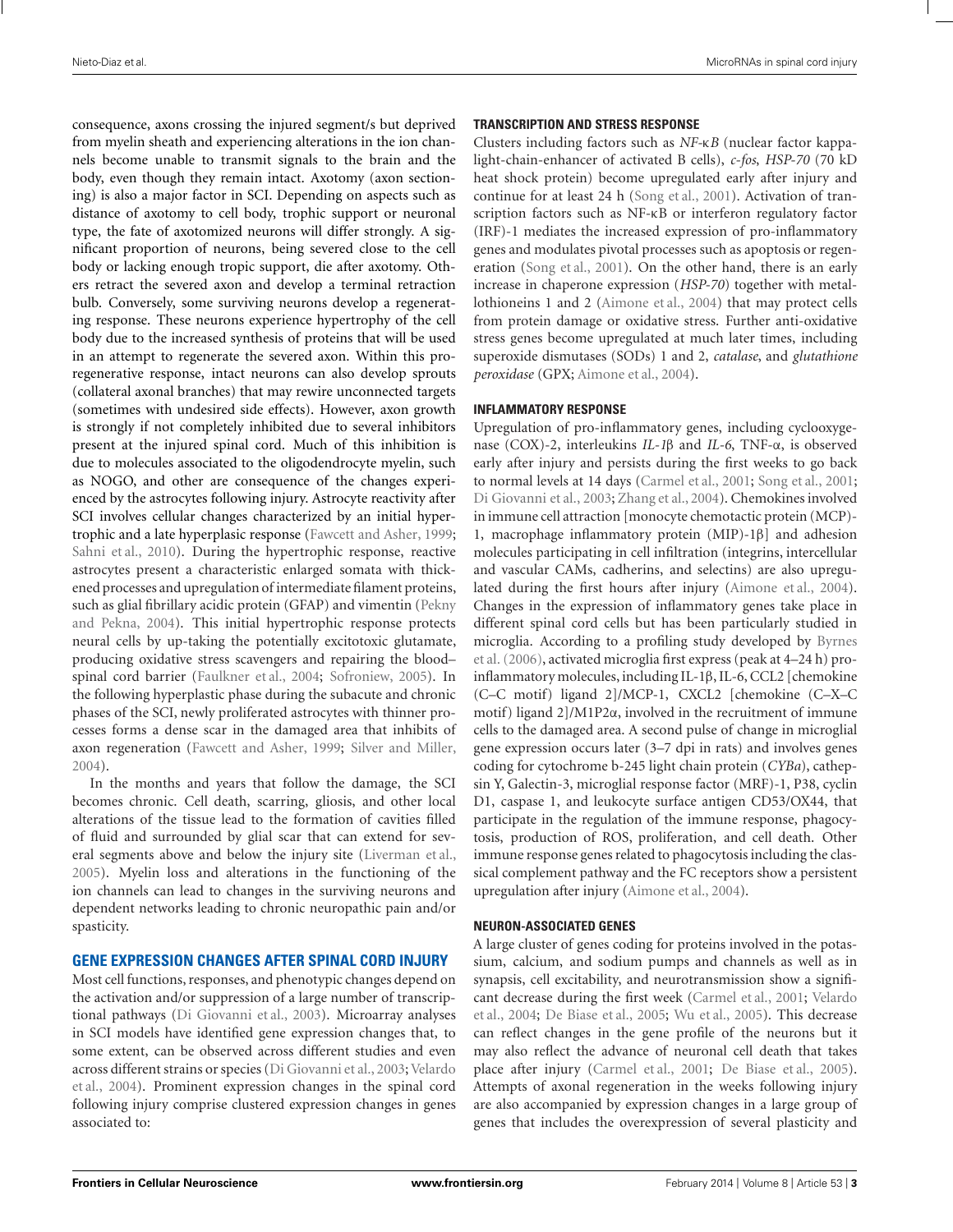regeneration-associated proteins (*Ninjurin*, *Coronin 1b*, *Rab13*, *Growth Associated Protein-43*, *Neuritin*, *Ankyrin*, *Myelin oligodendrocyte glycoprotein*, and *cAMP*-related genes; [Carmel et al.](#page-14-0), [2001;](#page-14-0) [Song et al., 2001](#page-17-0); [Di Giovanni et al., 2003](#page-15-0), [2005b](#page-15-0)).

#### **CELL CYCLE AND CELL DEATH**

Changes in the expression of cell cycle genes has been detected 24 h after injury, including upregulation of *c-myc*, *pcdna*, *gadd45a*, and cyclins [\(Di Giovanni et al.](#page-15-0), [2003](#page-15-0)). Activation of cell cycle genes may induce apoptosis in post-mitotic cells and, thus underlie post-SCI apoptosis of neurons. They may also be involved in astrocytic proliferation during the glial scar formation [\(Di Giovanni et al.](#page-15-0), [2003\)](#page-15-0). Pro-apoptotic and anti-apoptotic genes also show significant expression changes, including upregulation of caspase-3, *Bax*, *Bak-1* in the first week after SCI and the later upregulation of protective *PI3K* and *Stat3* and downregulation of pro-apoptotic *GSK-3* [\(Carmel et al.](#page-14-0), [2001;](#page-14-0) [Aimone et al., 2004](#page-14-0)). In addition, it has been observed the upregulation at 24 h of genes coding for different growth factors [transforming growth factor-β (TGF-β), platelet-derived growth factor, vascular endothelial growth factor] and anti-apoptotic proteins (survival of motor neurons proteins), which may contribute to prevent neural cell death [\(Song et al.](#page-17-0), [2001\)](#page-17-0).

#### **VASCULAR SYSTEM REGULATION AND ANGIOGENESIS**

Hemorrhage and other early vascular events are reflected in the expression profile. Blood coagulation genes – platelet factor 4 (CXCL4), coagulation factors VIII, protein C, etc., – appear overexpressed in the first 24 h after injury and some remain for several weeks [\(Chamankhah et al.](#page-14-0), [2013\)](#page-14-0). Genes such as angiopoietin are increased in the injury area in the week that follows the damage [\(Aimone et al., 2004\)](#page-14-0). Other dysregulated genes related to vascular events include HIG (hypoxia-induced gene), which is downregulated late after injury [\(Aimone et al.](#page-14-0), [2004\)](#page-14-0).

#### **CHANGES IN GLIAL CELLS**

Although less explored in global profile studies, there are important changes in gene expression in the glial cells related to astrocyte reactivity and the formation of the glial scar, as well as to the proliferation and remyelination attempts of oligodendrocytes. Among the best-characterized genes related to astrocyte reactivity and glial scar formation are those coding for GFAP, vimentin, and nestin, intermediate filaments highly overexpressed in reactive astrocytes. These genes are markedly upregulated during the first week after injury [\(Carmel et al.](#page-14-0), [2001](#page-14-0); [Wu et al.](#page-18-0), [2005](#page-18-0)). On the other hand, oligodendrocyte profiles are characterized by a decrease in cell specific genes due to the advance of oligodendrocyte death during the first weeks followed by an increase in proliferation and myelination genes [\(Wu et al.](#page-18-0), [2005\)](#page-18-0).

## **MicroRNA BIOGENESIS, FUNCTION, AND REGULATION**

As we have shown in the previous sections, SCI causes profound cellular changes that result from dysregulation of signaling pathways and structural proteins. Alteration of gene expression following SCI is likely accompanied by the posttranscriptional regulation of these modified gene networks. Among the known post-transcriptional regulators, microRNAs have recently attracted much attention due to their ability to inhibit mRNA translation.

MicroRNAs were first identified in *C. elegans* in 1993 [\(Lee et al.,](#page-16-0) [1993](#page-16-0)). A small non-coding RNA (lin-4) was shown to regulate translation of lin-14 through RNA–RNA interaction. MicroRNAs constitute an abundant class of highly conserved small non-coding RNA molecules composed of 20–24 nucleotides in length, that post-transcriptional regulate gene expression. More than 2500 mature forms of microRNA sequences have been identified in humans (miRBase; [Kozomara and Griffiths-Jones, 2011](#page-16-0)). MicroR-NAs are transcribed from genomic DNA by RNA polymerase II or III in the form of large primary transcripts (pri-miRNAs) with functional secondary structures of stem-loop hairpins. The stemloops structures are recognized and cleaved by the complex formed by the RNase III Drosha and the RNA-binding protein DGCR8, which leads to liberation of a precursor microRNA (pre-miRNA). Once processed, exportin 5 transports the pre-miRNAs from the nucleus to the cytosol, where an enzymatic complex containing Dicer process them to yield the 20- to 25-nucleotide duplex mature miRNAs. One strand (passenger) of the duplex is degraded and the other strand (guide) is integrated into a RNA-induced silencing complex (RISC), which facilitates the binding of the microRNAs to their target mRNA.

The predominant role of microRNAs in RISCs is to regulate post-transcriptional the expression of their target genes by translational repression, mRNA cleavage, or mRNA decay. The employed mechanism depends on the degree of complementarity between the microRNAs and their target mRNAs. When microR-NAs perfectly or near-perfectly pairs the targeted mRNAs, as occurs in plants, cleavage of the mRNA takes place. On the contrary, when microRNAs imperfectly pair to their target mRNAs, as usually occurs in animals, translational repression or decay (due to microRNA-driven deadenylation) become the mechanisms mediating gene regulation. In animals, microRNAs have been proposed to downregulate gene expression mostly through the translational repression [\(Krichevsky,2007](#page-16-0)), although a recent study showed that destabilization (and degradation) of target mRNAs is the major mechanism of miRNA gene repression in mammals [\(Guo et al.,](#page-15-0) [2010](#page-15-0)).

Since microRNAs do not require perfect complementarity for target recognition in animals, a single microRNA can regulate multiple, even hundreds mRNAs [\(Lim et al.](#page-16-0), [2005](#page-16-0); [Baek et al.,](#page-14-0) [2008](#page-14-0); [Selbach et al., 2008\)](#page-17-0). At the same time, each mRNA can be regulated by many microRNAs [\(Krek et al., 2005;](#page-16-0) [Krichevsky,](#page-16-0) [2007](#page-16-0)) and a given microRNA may have multiple binding sites in the same mRNA, thereby enhancing its overall effect [\(Bhalala et al.,](#page-14-0) [2013](#page-14-0)). Computational predictions suggest that the more than 2000 known human microRNAs are able to repress the expression of at least a 20–30% of all protein-coding genes [\(Krichevsky, 2007](#page-16-0)) and up to the 60% according to [Friedman et al.](#page-15-0)[\(2009](#page-15-0)[\)](#page-17-0) and Sayed and Abdellatif [\(2011](#page-17-0)). Besides a single miRNA can tune protein synthesis from thousands of genes, quantitative proteomics studies have found that the magnitude of the change is small under physiological conditions (less than fourfold; [Guo et al.](#page-15-0), [2010](#page-15-0)). In fact, blocking microRNA biogenesis through DICER inhibition has modest effects on cell differentiation and organism patterning, although opposite results have also been reported [\(Kosik, 2010](#page-16-0)).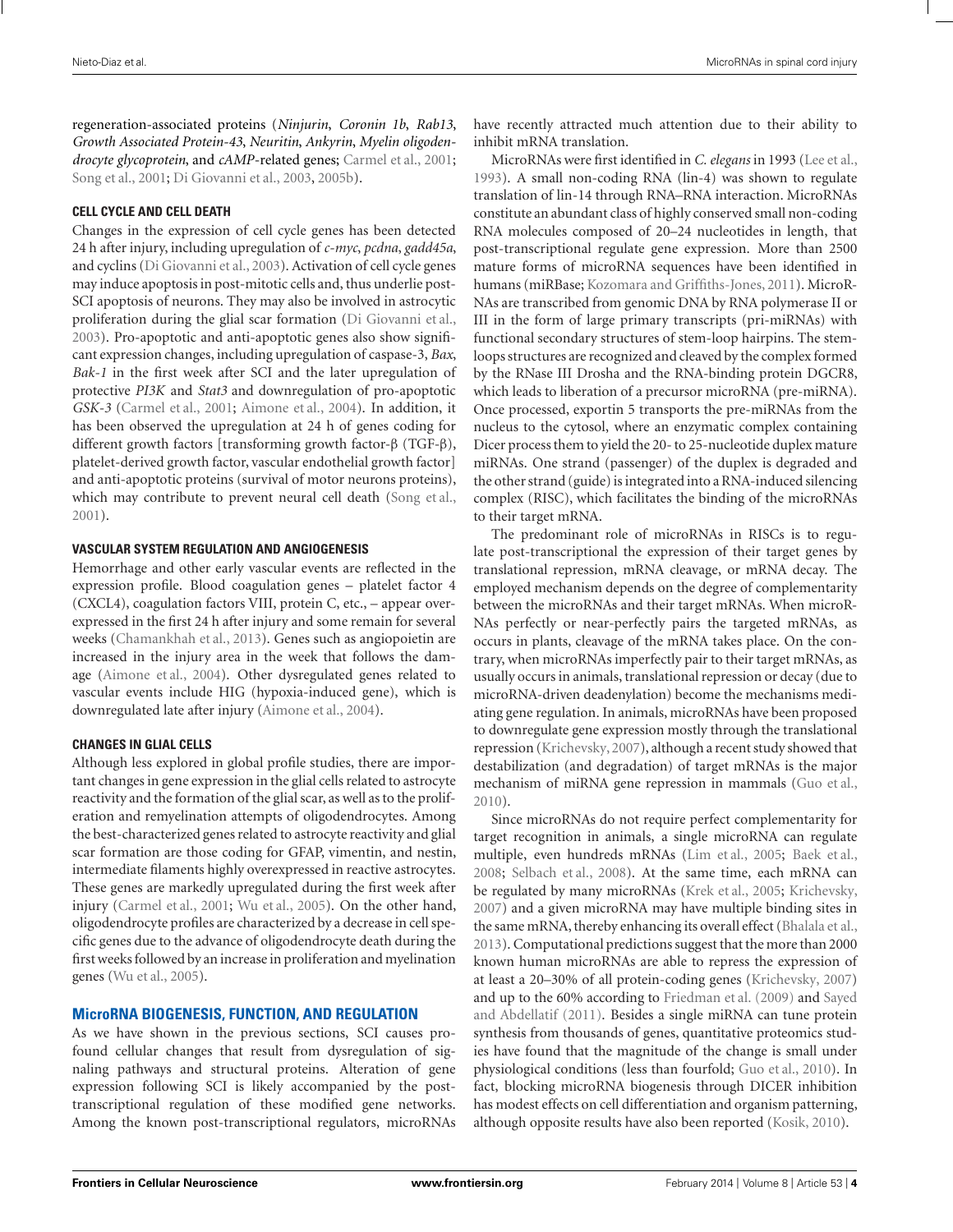MicroRNAs are common components of regulatory pathways, and in many cases constitute molecular on–off switches in establishing cell fate and identity both under physiological and pathological conditions. The power of this regulatory mechanism lies in the unique ability of microRNAs to guide processes and cellular functions through precise titration of gene dosage, and the ability of a single microRNA to control the levels of a large cohort of gene products. Because microRNAs target multiple mRNAs, they can exert distributed control over broad target fields of functionally related mRNAs as opposed to focusing their control on a small number of genes in a "final common pathway." The action of an individual microRNA can lead to a cumulative reduction in expression of multiple components of one specific functional network, and several microRNAs may cooperatively target various mRNAs whose protein products are part of the same molecular pathway [\(Krek et al., 2005](#page-16-0); [Krol et al.](#page-16-0), [2010](#page-16-0); [Sluijter,](#page-17-0) [2013\)](#page-17-0). MicroRNAs are often physically clustered in the genome, and these sets of microRNAs may target mRNAs with related biological functions at short distances in their protein–protein interaction map [\(Kim et al.](#page-16-0), [2009\)](#page-16-0). Coordinated microRNA targeting of closely connected genes seems to be prevalent across pathways [\(Tsang et al., 2010\)](#page-17-0). Thus, microRNAs provide broad and robust transcriptional regulation that can be governed either by individual microRNAs or by the combined action of multiple microRNAs.

MicroRNA networks are often specialized for specific cell types and there is a strong correlation between cell identity and patterns of microRNA expression [\(Kosik, 2010\)](#page-16-0). The anticorrelated expression of microRNAs and their target mRNAs in developmental transitions and the mutually exclusive expression of target genes and microRNAs in neighboring tissues argues that microR-NAs confer accuracy to developmental gene expression programs, thus ensuring tissue identity and supporting cell-lineage decisions, and reflect the basic role of miRNAs in establishing cell identity during development [\(Ebert and Sharp, 2012\)](#page-15-0). MicroRNAs also serve as a buffer to assist cells in coping with environmental contingencies [\(Kosik](#page-16-0), [2010](#page-16-0)). As markers of cell identity, miRNAs encode a representation of multiple cell states that all correspond to a single identity. That is, many different states comprise a single identity because cells must retain their identities in the face of both environmental changes and internal noise that can result in large variations in molecular composition. MicroRNAs are good candidates for setting boundary conditions upon coding transcripts to restrict protein levels within a range of values that maintain cell identity in the face of homeostatic compensatory changes. The RISC allows both the constitutive maintenance of cell identity by silencing mRNAs that are not part of the specialized cell's repertoire as well as the holding of mRNAs of an alternative identity in reserve [\(Lim et al., 2005\)](#page-16-0). The environment that cells face is many times more complex than the biological adaptations available within the genome. Among the adaptive responses of cells to an environmental contingency is the upor downregulation of proteins. The properties of miRNAs to adjust protein levels, their dispensability under basal conditions, their conservation, as well as the ease with which new miRNAs appear over evolutionary time all suggest that they are suited for environmental contingencies [\(Kosik, 2010\)](#page-16-0). [Wu et al.](#page-18-0) [\(2009](#page-18-0)) have proposed that miRNAs keep the system close to the mean and set expression boundaries of transcription factors, which are otherwise noisy.

## **MicroRNA IN THE NORMAL AND PATHOLOGICAL CENTRAL NERVOUS SYSTEM**

MicroRNAs are highly expressed in the mammalian CNS, including the spinal cord [\(Miska et al., 2004;](#page-16-0) [Kosik](#page-16-0), [2006](#page-16-0); [Krichevsky,](#page-16-0) [2007](#page-16-0); [Bak et al., 2008](#page-14-0)). Their expression in the spinal cord seems to b[e specific and preserved through vertebrate evolution \(](#page-18-0)Yunta et al., [2012\)](#page-18-0). Moreover, experimental data reveal that some miR-NAs are cell-type specific, such as miR-124 and miR-128, which are preferentially expressed in neurons, or miR-23 or miR-219, which are restricted to astrocytes and oligodendrocytes, respectively [\(Sempere et al., 2004;](#page-17-0) [Smirnova et al., 2005;](#page-17-0) [Lau et al.](#page-16-0), [2008](#page-16-0)). MicroRNAs serve essential roles in virtually every aspect of CNS function, including neurogenesis, neural development, and cellular r[esponses leading to changes in synaptic plasticity \(](#page-16-0)Krichevsky et al., [2003](#page-16-0); [Miska et al., 2004](#page-16-0); [Sempere et al., 2004;](#page-17-0) Stefani and Slack, [2008;](#page-17-0) [Gangaraju and Lin](#page-15-0)[,](#page-17-0) [2009;](#page-15-0) [Li and Jin, 2010;](#page-16-0) Smith et al., [2010;](#page-17-0) [Cochella and Hobert](#page-14-0), [2012;](#page-14-0) [Goldie and Cairns, 2012](#page-15-0)). For example, experimental overexpression or inhibition of miR-124 have demonstrated its key role in neuronal differentiation [\(Krichevsky et al., 2006](#page-16-0); [Makeyev et al., 2007](#page-16-0); [Visvanathan et al.,](#page-17-0) [2007](#page-17-0)), whereas let-7b regulates neural stem cell proliferation and differentiation by targeting the stem cell regulator TLX and the cell cycle regulator cyclin D1 [\(Zhao et al.](#page-18-0), [2010a\)](#page-18-0). MicroRNAs are also involved in the specification of glia. They have been shown to be critical regulators of oligodendrocyte differentiation and myelination in the vertebrate CNS, in particular miR-219 and miR-338 [\(Zhao et al.](#page-18-0), [2010b](#page-18-0)).

In addition to their role in the development and the functioning in the normal CNS, numerous evidences indicate that microRNA dysregulation is implicated in a wide range of neurological diseases. Several studies indicate that microRNA dysregulation can be associated to neurodegeneration, as in Alzheimer's disease where the downregulation of the miR-29 cluster has been proposed to contribute to increase BACE1 and amyloid-beta levels and thus to the development of the disease (see [Saugstad](#page-17-0), [2010\)](#page-17-0). The role of microRNAs in neurodegeneration extends to other pathologies, such as Huntington and Parkinson diseases, or even to prion diseases [\(Saugstad, 2010\)](#page-17-0). The evidences also suggest that microR-NAs participate in psychiatric disorders, such as Schizophrenia, Tourette's syndrome, and bipolar disorder, as well as in developmental disorders, such as the Rett and fragile X syndromes [\(Kosik,](#page-16-0) [2006](#page-16-0); [Meza-Sosa et al.](#page-16-0), [2012](#page-16-0)). MicroRNAs also participate in the profound cellular changes that occur in the damaged CNS, where they play an active role in the regulation of typical features of CNS injuries, such as inflammation, apoptosis, cell proliferation, and differentiation (see this review for SCI or [Bhalala et al., 2013](#page-14-0) for a more general approach).

## **GLOBAL CHANGES IN microRNA EXPRESSION AND REGULATION OF microRNA BIOGENESIS IN SPINAL CORD INJURY**

Several studies have analyzed microRNA expression and function in SCI (34 published paper in August, 2013 according to PubMed).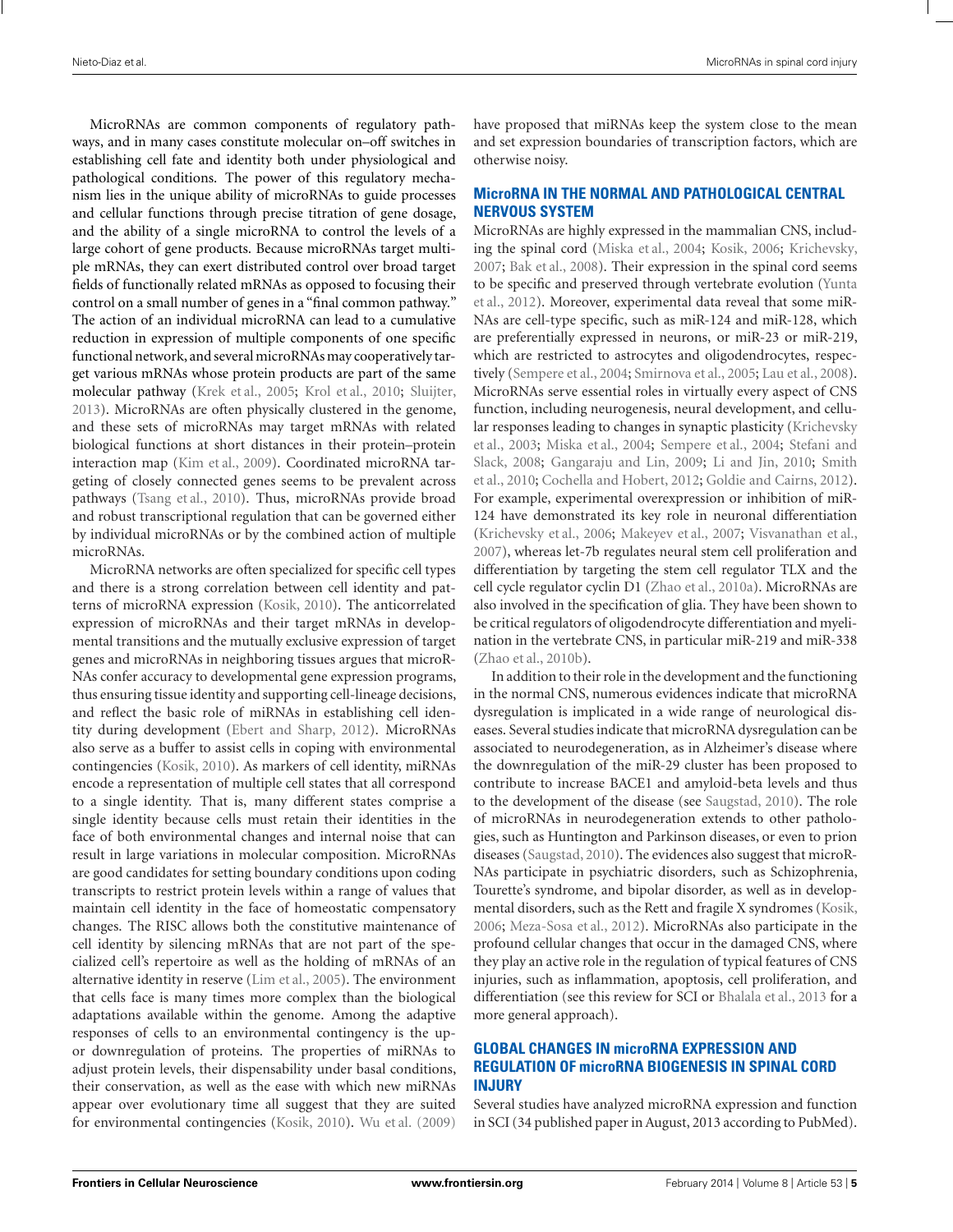Seven of these studies include global analyses of microRNA expression based on microarrays. As shown in **Table 1**, the results from these studies strongly vary in the resulting overall patterns, both in the number (from as few as 10 significant expression changes to more than 250) and profile of changing microRNAs. Much of this variability can be ascribed to differences in SCI model, from ischemia-reperfusion to transection, compression, or contusion, to differences in the sampling time after injury, from 4 h to 14 days after injury, or to differences in the animal model (rats and mice of different strains). Besides, some results from comparable injury models and times still show strong differences. Technical differences among platforms, laboratories, sampling and analytical procedures, etc., may account for variability in microarray data [\(Git et al.](#page-15-0), [2010](#page-15-0); [Callari et al., 2012;](#page-14-0) [Saugstad, 2013\)](#page-17-0). In agreement, we have observed that the number of significant changes identified at 7 dpi vary from 257 to 2 depending on whether parametric (Student's *t*-test) or non-parametric (rank product test) tests are used [\(Yunta et al.](#page-18-0), [2012](#page-18-0)). However, discrepancies may also reveal variability in microRNA expression associated to differences in injury features. Injury severity is one of such factors. It is well known that severity determines several aspects of the SCI pathophysiology such as the inflammatory response or the nerve fiber preservation/destruction [\(Fehlings and Tator, 1995;](#page-15-0) [Yang et al.](#page-18-0), [2005](#page-18-0)). In agreement, the expression of specific microR-NAs (miR-129-2 and miR-146a) has been observed to correlate with functional score after injury, an accepted proximate to SCI severity [\(Strickland et al.](#page-17-0), [2011\)](#page-17-0). Additional support for a severity effect on transcription comes from mRNA data. [De Biase et al.](#page-14-0) [\(2005\)](#page-14-0) observed strong differences in gene expression in contusive injuries of different severities, with a dramatic increase in

|  |  |  | Table 1   Global analyses of microRNA expression after SCI. |  |  |
|--|--|--|-------------------------------------------------------------|--|--|
|--|--|--|-------------------------------------------------------------|--|--|

| Study                                  | <b>SCI model</b>                               | miRNA expression changes    |  |
|----------------------------------------|------------------------------------------------|-----------------------------|--|
| Liu et al. (2009)                      | Animal: Sprague Dawley rats                    | 4 hpo: 18 down, 23 up       |  |
|                                        | Contusion, NYU impactor (10 g, 12.5 mm)        | 1 dpo: 30 down, 27 up       |  |
|                                        | Level: T10                                     | 7 dpo: 30 down, 30 up       |  |
|                                        | Sampling: 4 h, 1 and 7 days                    |                             |  |
| Nakanishi et al. (2010)                | Animal: C57BL/6 mice                           | 12 hpo: 5 down, 5 up        |  |
|                                        | Compression, forceps (10 s).                   |                             |  |
|                                        | Level: T11-T12                                 |                             |  |
|                                        | Sampling: 12 h                                 |                             |  |
| Strickland et al. (2011)               | Animal: Sprague Dawley rats                    | 4 and 14 dpo: 32 down, 4 up |  |
|                                        | Contusion, MASCIS impactor (10 g, 12.5 mm)     |                             |  |
|                                        | Level: T12-T13                                 |                             |  |
|                                        | Sampling: 4 and 14 days                        |                             |  |
| Jee et al. (2012a,b), Im et al. (2012) | Animal: ICR mice                               | 265 exp. changes            |  |
|                                        | Transection                                    |                             |  |
|                                        | Level: T9-T10                                  |                             |  |
|                                        | Sampling: ?                                    |                             |  |
| Yunta et al. (2012)                    | Animal: Wistar rats                            | 1 dpo: 0 down, 0 up         |  |
|                                        | IH spinal cord impactor (200 kdynes)           | 3 dpo: 46 down, 5 up        |  |
|                                        | Level: T8                                      | 7 dpo: 192 down, 11 up      |  |
|                                        | Sampling: 1, 3, and 7 days                     |                             |  |
| Hu et al. (2013b)                      | Animal: Sprague Dawley rats                    | 1 dpo: 5 down, 9 up         |  |
|                                        | Contusion, mod. Allen Weight Drop (8 g, 40 mm) | 3 dpo: 5 down, 3 up         |  |
|                                        | Level: T10                                     |                             |  |
|                                        | Sampling: 1 and 3 days                         |                             |  |
| Hu et al. (2013a)                      | Animals: Rats                                  | 2 dpo: 10 down, 38 up       |  |
|                                        | Ischemic-Reperfusion                           |                             |  |
|                                        | Level: lumbo-sacral segments                   |                             |  |
|                                        | Sampling: 2 days                               |                             |  |

Summary of models and results employed in published microarray analyses of miRNA expression in spinal cord injury. In all cases, data from injured animals was compared to data from Sham injured animals. Information from several studies was very limited and we would encourage authors to submit microarray data to public repositories as part of the process of publication, as suggested by the Microarray Gene Expression Data Society [\(http://www.mged.org\).](http://www.mged.org) T, thoracic level; hpo, hours post-operation; dpo, days post-operation; up and down indicate up- and down-regulated microRNAs.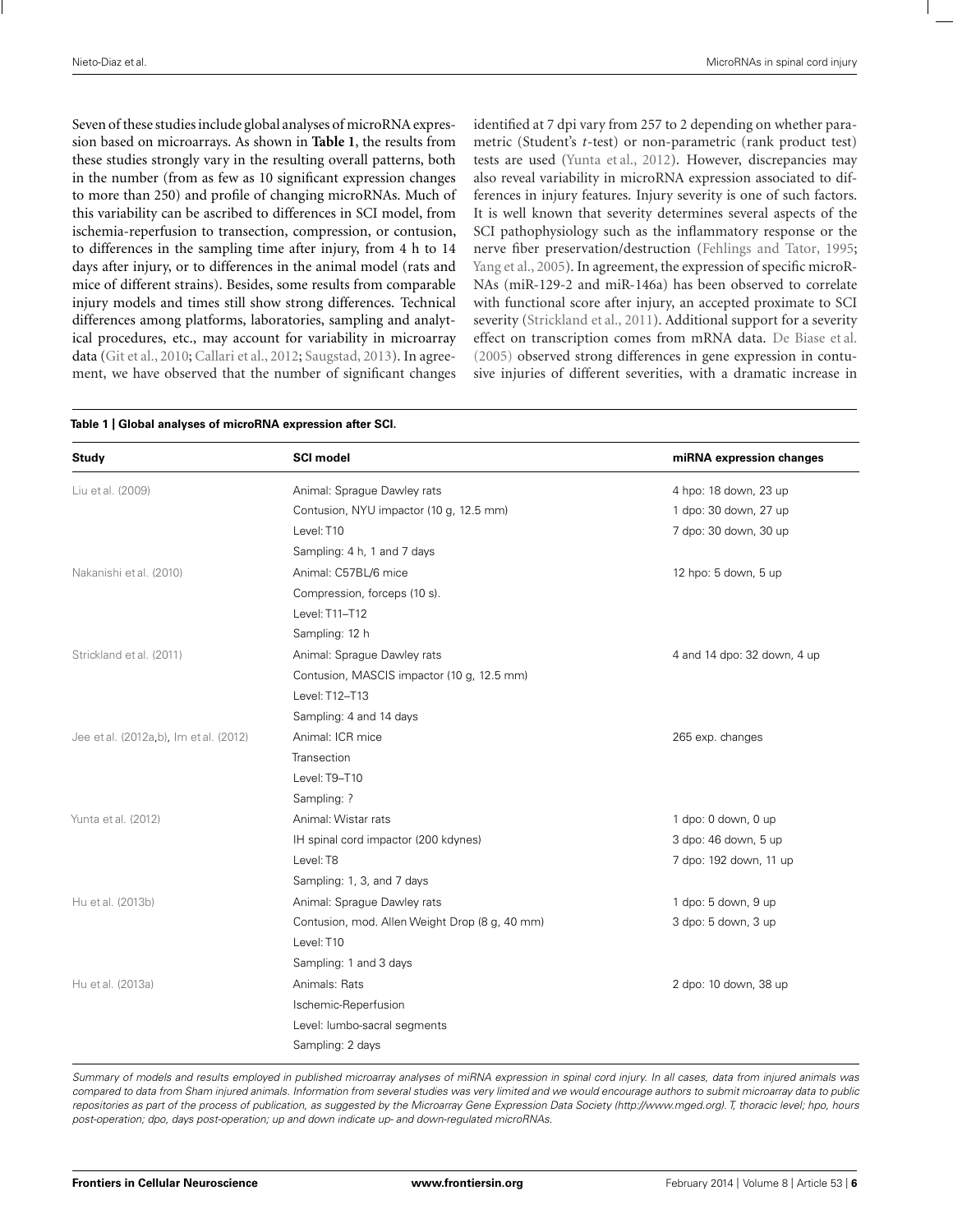the number of genes with altered expression in moderate injuries relative to mild and severe ones. Thus, injury severity could be an important and interesting source of variation of microRNA expression that would merit further studies. Other injury features contribute to condition the microRNA profile of the spinal cord. Recently, [Ziu et al.](#page-18-0) [\(2013](#page-18-0)) have compared the expression of six microRNAs after SCI with variable compression times showing that the duration of compression significantly alter the expression of different microRNAs.

Besides general variability in the microRNA expression patterns, [Strickland et al.](#page-17-0) [\(2011](#page-17-0)) and our group [\(Yunta et al.](#page-18-0), [2012](#page-18-0)) observed a global downregulation of miRNA expression after a moderate contusive injury. Interestingly, studies by [De Biase et al.](#page-14-0) [\(2005](#page-14-0)) and [Byrnes et al.](#page-14-0) [\(2006\)](#page-14-0) showed that moderate contusive injuries present a significant bias toward gene upregulation with a maximum at 7 days after injury, that contrast with the more balanced numbers of up- and downregulated genes observed in severe and mild injuries. Thus, the increase in the number of upregulated mRNA correlates with the general decrease of miRNA expression, which becomes particularly evident 1 week after injury [\(Yunta et al., 2012\)](#page-18-0). Bioinformatic analyses based on miRNA target prediction data allowed us to show that almost one-third of the upregulated mRNAs in [De Biase et al.](#page-14-0)'s [\(2005](#page-14-0)) study where targets of the downregulated microRNAs [\(Yunta et al.,](#page-18-0) [2012\)](#page-18-0). It is tempting to hypothesize that a generalized decrease in miRNA abundance reduces post-transcriptional regulation and thus causes an increase in mRNA levels after moderate SCI. Two questions immediately arise: why in moderate injuries? and, how do injuries regulate microRNA expression or biogenesis? Although we have no information to approach the first question, some is available to explore the effects of injuries on microRNA biogenesis. MicroRNA biogenesis can be regulated at different stages. The first layer governing miRNA abundance is the regulation of primiR[NA transcription by binding of transcription factors \(](#page-17-0)Treiber et al., [2012](#page-17-0)). C-Myc is one of such transcription factors, which is known to directly upregulate miR-17-92 cluster and, at the same time, to cause a widespread repression of microRNA expression [\(Chang et al., 2008](#page-14-0)). Interestingly, this transcription factor is significant[ly overexpressed at 4 and 24 h following a SCI \(](#page-15-0)Di Giovanni et al., [2003\)](#page-15-0). In agreement, the levels of several microRNAs repressed by c-Myc in [Chang et al.](#page-14-0) [\(2008\)](#page-14-0) experiments – miR-26a, miR-26b, miR-29a-c, miR-34a, miR-146a, miR-30a-e, let-7a, let-7d, let-7g, miR-99b, and miR-125 – become significantly decreased after SCI in our analysis whereas two members of the miR-17-92 cluster (miR-20a and miR-17) appear upregulated [\(Yunta et al.,](#page-18-0) [2012\)](#page-18-0). In addition to transcriptional regulation, processing of the pri- [and pre-miRNA transcripts can be also regulated \(](#page-17-0)Treiber et al., [2012](#page-17-0)). Blockage or downregulation of key proteins in the biogenesis pathway such Dicer, Drosha, DGCR8, or Exportin 5 leads to a reduction in the abundance of mature microRNAs and a accumulation of pri- and pre-microRNAs [\(Lee et al., 2008](#page-16-0)). Examples of this regulatory pathway are common in cancer [\(Lu et al.,](#page-16-0) [2005\)](#page-16-0) but also in other processes, such as liver regeneration after damage [\(Shu et al., 2011\)](#page-17-0). Little is known about the variation in the expression and function of the microRNA biogenic machinery after SCI, however, [Jee et al.](#page-15-0) [\(2012a\)](#page-15-0) have recently described a downregulation of Dicer 7 days after contusive spinal cord. Dicer downregulation is consistent with the observed general depletion in miRNA abundance observed by [Strickland et al.](#page-17-0) [\(2011](#page-17-0)) and [Yunta et al.](#page-18-0) [\(2012\)](#page-18-0). Additionally, growth factors such as bone morphogenetic proteins (BMPs) and TGF-β – overexpressed after SCI [\(McTigue et al.](#page-16-0), [2000;](#page-16-0) [Xiao et al.](#page-18-0), [2010](#page-18-0)) – can contribute to regulate the microRNA biogenesis through activation of Smad proteins, which bind to pri-miRNA and enhance their Drosha-mediated processing to pre-miRNA [\(Davis et al.](#page-14-0), [2010](#page-14-0)). To what extent all these mechanisms contribute to the different patters of microRNA expression following SCI remains to be elucidated.

Microarray data allows identifying consistent changes in microRNA abundance following SCI. Considering those changes observed in at least two different studies, 36 microRNAs show consistent patterns of change (see **[Table 2](#page-7-0)**). These changes illustrate the complexity of interpreting the microRNA expression changes from microarray data in the SCI due to the cellular heterogeneity of the spinal cord and the multiple changes that take place after injury. Expression changes in heterogeneous samples such as the spinal cord actually correspond to the weighted mean of the transcription programs of all cell types present in the sample [\(Lu et al., 2003\)](#page-16-0). Thus, the observed expression changes may result either from changes in gene expression within a given cell type or to changes in the relative abundance of the expressing cell types, which severely constraints the conclusion that can be derived from the expression data [\(Wang et al.](#page-17-0), [2006](#page-17-0); [Gosink et al.](#page-15-0), [2007](#page-15-0)). In fact, heterogeneity could be a major reason why many gene expression analyses fail a rigorous validation [\(Clarke et al.](#page-14-0), [2010](#page-14-0)). After injury, the spinal cord experiences changes in the relative proportions of different cell types due to the necrotic and apoptotic death of neurons and oligodendrocytes [\(Grossman et al., 2001](#page-15-0); [Rowland et al.,](#page-17-0) [2008](#page-17-0)) and the infiltration of immune cells [\(Grossman et al.](#page-15-0), [2001;](#page-15-0) [Profyris et al.](#page-17-0), [2004\)](#page-17-0). The death of specific cell types explains the downregulation of microRNAs associated with neurons, such as miR-124 and oligodendrocytes, miR-219 [\(Smirnova et al.](#page-17-0), [2005;](#page-17-0) [Lau et al.](#page-16-0), [2008\)](#page-16-0). Both microRNA show a sustained decrease in their levels that follows the progression of cell death in these neural cells. Interestingly, [Liu et al.](#page-16-0) [\(2009](#page-16-0)) observed an increase in miR-124 abundance during the first 4 h. A similar upregulation was pre[viously described in brain ischemia-reperfusion by](#page-15-0) Jeyaseelan et al. [\(2008\)](#page-15-0), which proposed that such increase "indicates that injured brain cells could be actively involved in regeneration during the first 24 h of reperfusion." In parallel, the infiltration of immune and vascular cells explains the overexpression of specific microRNAs. The best characterized is miR-223, a neutrophil microRNA [\(Lindsay, 2008;](#page-16-0) [Sonkoly and Pivarcsi](#page-17-0)[,](#page-15-0) [2009](#page-17-0)[;](#page-15-0) Izumi et al., [2011\)](#page-15-0), whose upregulation reflects the infiltration of these im[mune cells during the acute phase of the spinal cord \(](#page-15-0)Izumi et al., [2011;](#page-15-0) [Yunta et al.](#page-18-0), [2012](#page-18-0)). Similarly, miR-451 – a red blood cell marker [\(Merkerova et al.](#page-16-0), [2008\)](#page-16-0) – appears clearly increased in the first hours after injury to be later repressed or returned to control condition probably reflects the entrance of erythrocytes in the damaged area during the acute phase and their clearance later on.

## **MicroRNAs IN THE REGULATION OF INFLAMMATION FOLLOWING SCI**

Spinal cord injury activates an inflammatory response that is initiated by the alteration of the blood–spinal cord barrier, followed by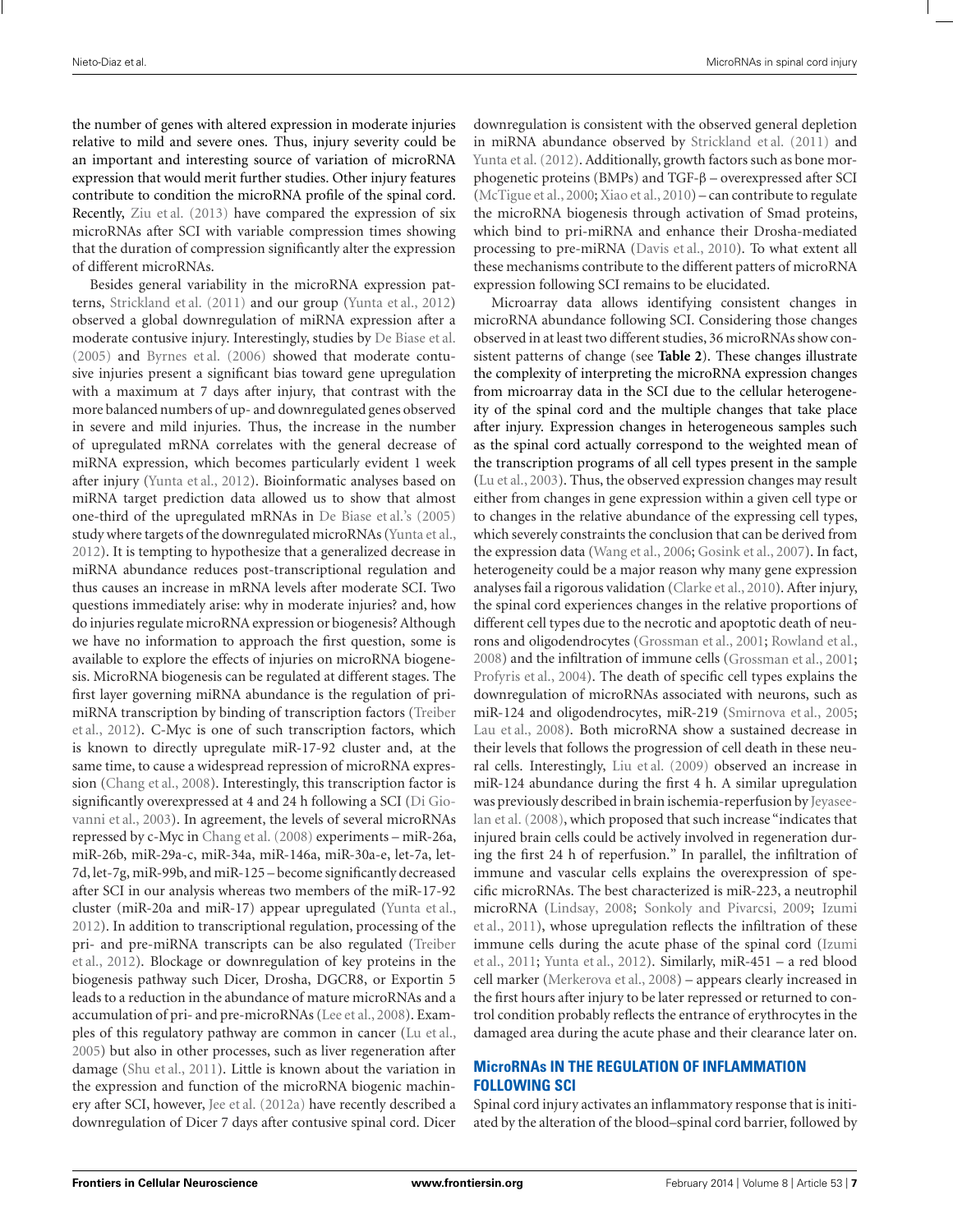#### <span id="page-7-0"></span>**Table 2 | Prominent changes in microRNA expression in murine models of spinal cord injury.**

|                 | Time after injury |                   |                                             |                   |                   |                                    |                   |  |  |
|-----------------|-------------------|-------------------|---------------------------------------------|-------------------|-------------------|------------------------------------|-------------------|--|--|
| <b>MicroRNA</b> | 4 h               | 12 <sub>h</sub>   | 1 days                                      | 3 days            | 4 days            | 7 days                             | 14 days           |  |  |
| $miR-1$         |                   | Up <sup>2</sup>   | Up <sup>1</sup>                             | Down <sup>4</sup> | Down <sup>3</sup> | Up <sup>1</sup> /Down <sup>4</sup> | Down <sup>3</sup> |  |  |
| miR-100         | Up <sup>1</sup>   |                   | Down <sup>1</sup>                           |                   |                   | Down <sup>1,4</sup>                |                   |  |  |
| miR-103         | Up <sup>1</sup>   |                   | Down <sup>1</sup>                           |                   |                   | Down <sup>1,4</sup>                |                   |  |  |
| miR-107         | Up <sup>1</sup>   |                   | Down <sup>1</sup>                           |                   |                   | Down <sup>1,4</sup>                |                   |  |  |
| miR-124         | Up <sup>1</sup>   | Down <sup>2</sup> | Down <sup>1</sup>                           | Down <sup>4</sup> | Down <sup>3</sup> | Down <sup>1,4</sup>                | Down <sup>3</sup> |  |  |
| miR-125b-3p     |                   |                   | Down <sup>5</sup>                           |                   |                   | Down <sup>4</sup>                  |                   |  |  |
| miR-126         |                   |                   | Down <sup>5</sup>                           | Down <sup>5</sup> |                   | Down <sup>4</sup>                  |                   |  |  |
| miR-127         | Up <sup>1</sup>   |                   | Down <sup>1</sup>                           | Down <sup>4</sup> |                   | Down <sup>1,4</sup>                |                   |  |  |
| miR-128         | Up <sup>1</sup>   |                   | Down <sup>1</sup>                           | Down <sup>4</sup> |                   | Down <sup>1,4</sup>                |                   |  |  |
| miR-129-1       |                   |                   |                                             |                   | Down <sup>3</sup> |                                    | Down <sup>3</sup> |  |  |
| miR-129-2       |                   |                   |                                             |                   | Down <sup>3</sup> |                                    | Down <sup>3</sup> |  |  |
| miR-129-3p      |                   | Down <sup>2</sup> |                                             |                   |                   | Down <sup>4</sup>                  |                   |  |  |
| miR-129*        | Down <sup>1</sup> |                   | Down <sup>1</sup>                           |                   |                   | Down <sup>1,4</sup>                |                   |  |  |
| miR-133a        | Up <sup>1</sup>   | Up <sup>2</sup>   | Down <sup>1</sup>                           | Down <sup>4</sup> |                   | Down <sup>1,4</sup>                |                   |  |  |
| miR-133b        | Up <sup>1</sup>   | Up <sup>2</sup>   | Down <sup>1</sup>                           | Down <sup>4</sup> |                   | Down <sup>1,4</sup>                |                   |  |  |
| miR-138         | Down <sup>1</sup> |                   | Down <sup>1</sup>                           | Down <sup>4</sup> |                   | Down <sup>1,4</sup>                |                   |  |  |
| miR-146a        |                   |                   | Up <sup>1</sup>                             |                   |                   | Up <sup>1,4</sup>                  |                   |  |  |
| $miR-17$        |                   |                   | Up <sup>1</sup>                             | Up <sup>4</sup>   |                   | Up <sup>1</sup>                    |                   |  |  |
| miR-181a        | Up <sup>1</sup>   |                   | Down <sup>1</sup>                           |                   |                   | Down <sup>1,4</sup>                |                   |  |  |
| $miR-21$        |                   |                   | Up <sup>1</sup>                             | Up <sup>4,5</sup> | Up <sup>3</sup>   | Up <sup>1,4</sup>                  | Down <sup>3</sup> |  |  |
| miR-219-2-3p    | Down <sup>1</sup> |                   | Down <sup>1</sup>                           |                   |                   | Down <sup>1,4</sup>                |                   |  |  |
| miR-219-5p      | Down <sup>1</sup> |                   | Down <sup>1</sup>                           |                   |                   | Down <sup>1,4</sup>                |                   |  |  |
| miR-223         | Up <sup>1</sup>   | Up <sup>2</sup>   | Up <sup>1,4</sup>                           | Up <sup>4</sup>   | Up <sup>3</sup>   | Up <sup>1,4</sup>                  | Up <sup>3</sup>   |  |  |
| miR-30b-5p      | Down <sup>1</sup> |                   | Down <sup>1</sup>                           |                   |                   | Down <sup>1,4</sup>                |                   |  |  |
| miR-30c         | Down <sup>1</sup> |                   | Down <sup>1</sup>                           |                   |                   | Down <sup>1,4</sup>                |                   |  |  |
| miR-30d         | Down <sup>1</sup> |                   | Down <sup>1</sup>                           |                   |                   | Down <sup>1,4</sup>                |                   |  |  |
| miR-338*        | Down <sup>1</sup> |                   | Down <sup>1</sup>                           |                   |                   | Down <sup>1,4</sup>                |                   |  |  |
| miR-342         |                   | Down <sup>2</sup> |                                             |                   |                   | Down <sup>4</sup>                  |                   |  |  |
| miR-34a         | Down <sup>1</sup> |                   | Down <sup>1</sup>                           | Down <sup>4</sup> |                   | Down <sup>1,4</sup>                |                   |  |  |
| miR-379*        | Down <sup>1</sup> |                   | Down <sup>1</sup>                           | Down <sup>4</sup> |                   | Down <sup>1,4</sup>                |                   |  |  |
| miR-451         | Up <sup>1</sup>   | Up <sup>2</sup>   | Down <sup>1</sup> /Up vs 7 dpo <sup>4</sup> |                   |                   | Down <sup>1</sup>                  |                   |  |  |
| miR-487b        | Up <sup>1</sup>   |                   | Down <sup>1</sup>                           |                   |                   | Down <sup>1,4</sup>                |                   |  |  |
| miR-495         | Down <sup>1</sup> | Down <sup>2</sup> | Down <sup>1</sup>                           | Down <sup>4</sup> |                   | Down <sup>1,4</sup>                |                   |  |  |
| miR-708         |                   |                   | Down <sup>5</sup>                           | Down <sup>4</sup> |                   | Down <sup>4</sup>                  |                   |  |  |
| miR-99a         | Up <sup>1</sup>   |                   | Down <sup>1</sup>                           | Down <sup>5</sup> |                   | Down <sup>1,4</sup>                |                   |  |  |
| miR-let-7b      |                   |                   | Down <sup>5</sup>                           | Down <sup>5</sup> |                   | Down <sup>4</sup>                  |                   |  |  |

The table details the changes in microRNA expression following spinal cord injury of dysregulated microRNAs according to, at least, two different studies. Data derived from the following microarray analyses: <sup>1</sup>[Liu et al. \(2009\)](#page-16-0); <sup>2</sup>[Nakanishi et al.](#page-16-0) [\(2010](#page-16-0)); <sup>3</sup>[Strickland et al.](#page-17-0) [\(2011\)](#page-17-0); <sup>4</sup>[Yunta et al. \(2012\)](#page-18-0); <sup>5</sup>[Hu et al.](#page-15-0) [\(2013a,b\)](#page-15-0). Unless stated, Up and Down correspond to upregulated and downregulated respect to Sham control individuals respectively.

the sequential infiltration of peripheral immune cells, the activation of the microglia and the induction of inflammatory signaling pathways. MicroRNAs play important roles in controlling signaling pathways and the dynamics of the immune response during pathogenic immunological conditions [\(Lindsay](#page-16-0), [2008](#page-16-0); Sonkoly and Pivarcsi, [2009](#page-17-0); [Chen et al., 2013](#page-14-0)). Following SCI, several microRNAs undergo expression changes that can be related to the immune response, either associated with the invading immune cells or participating in the modulation of inflammatory pathways (**[Figure 1](#page-8-0)**).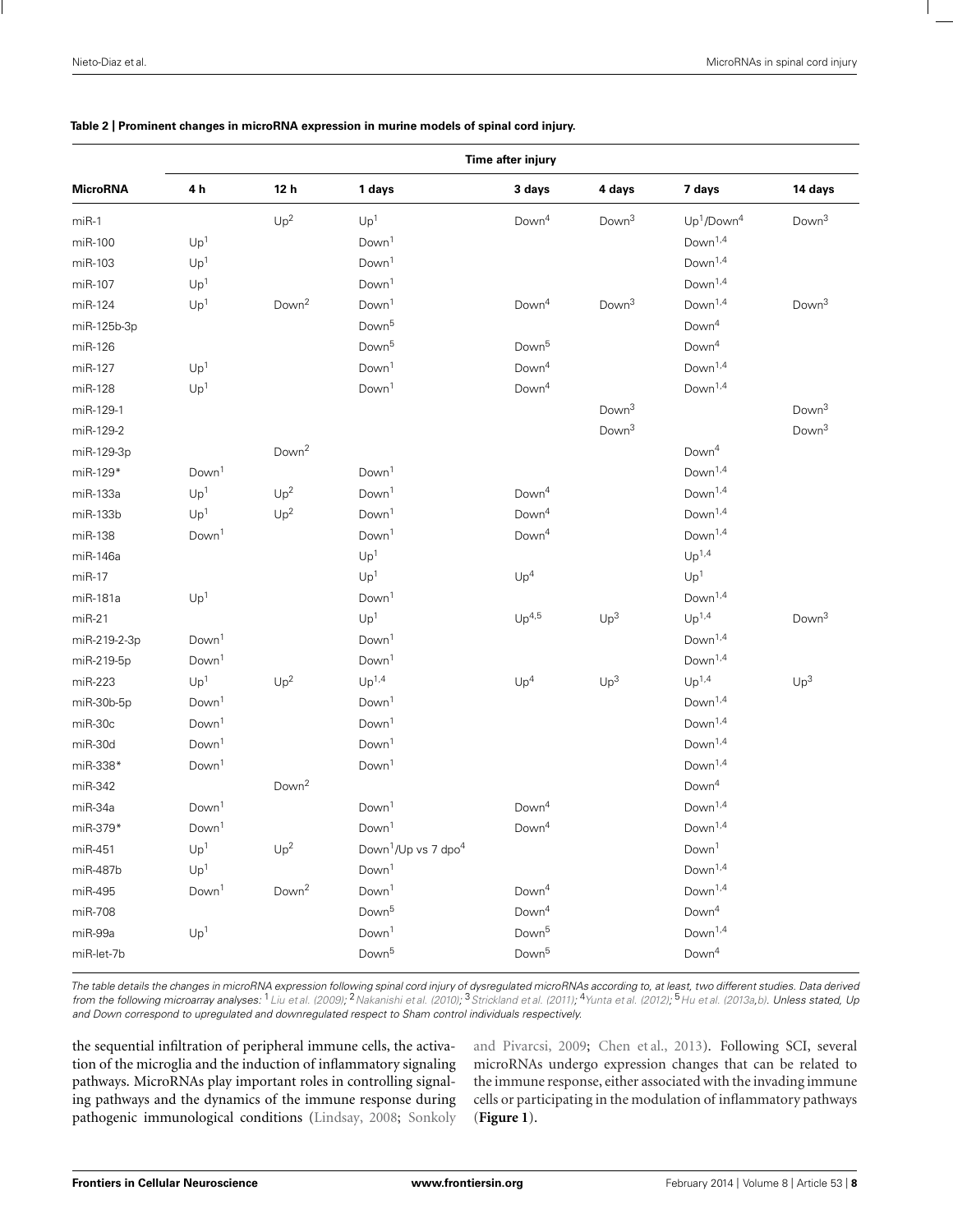<span id="page-8-0"></span>

Immediately after the injury, the blood–spinal cord barrier becomes disturbed and the blood immune cells infiltrate the damaged area [\(Profyris et al., 2004;](#page-17-0) [Jones et al., 2005](#page-15-0)). Early increases in the expression of CAMs play a key role in the process of immune cells recruitment and extravasation into the nervous tissue. Some of these expression changes can be controlled by microRNAs. In particular, the upregulation of *VCAM1* mRNA [\(Aimone et al.](#page-14-0), [2004\)](#page-14-0) occurs in parallel to the downregulation of its regulator miR-126 [\(Harris et al., 2008\)](#page-15-0) during the first week after injury [\(Yunta et al.](#page-18-0), [2012](#page-18-0); [Hu et al.](#page-15-0), [2013b](#page-15-0)). The subsequent immune cell infiltration is responsible for several changes in the microRNA

profile of the spinal cord, as previously commented. Neutrophil infiltration explains the upregulation of miR-223 [\(Lindsay](#page-16-0), [2008;](#page-16-0) [Sonkoly and Pivarcsi](#page-17-0), [2009;](#page-17-0) [Izumi et al.](#page-15-0), [2011\)](#page-15-0), whereas increased expression of the lymphocyte specific miR-142 [\(Wu et al.](#page-18-0), [2007](#page-18-0)) correlates with the access of these immune cells to the injury site during the first week [\(Yunta et al., 2012\)](#page-18-0). MicroRNAs are also involved in the activation of microglia and macrophages. Particularly, the downregulation of miR-124 contributes to resting phenotype of microglia by targeting CEBPα, a master transcription factor important for the development of myeloid cells [\(Ponomarev et al.](#page-17-0), [2011;](#page-17-0) [Guedes et al., 2013](#page-15-0)). miR-124 shows a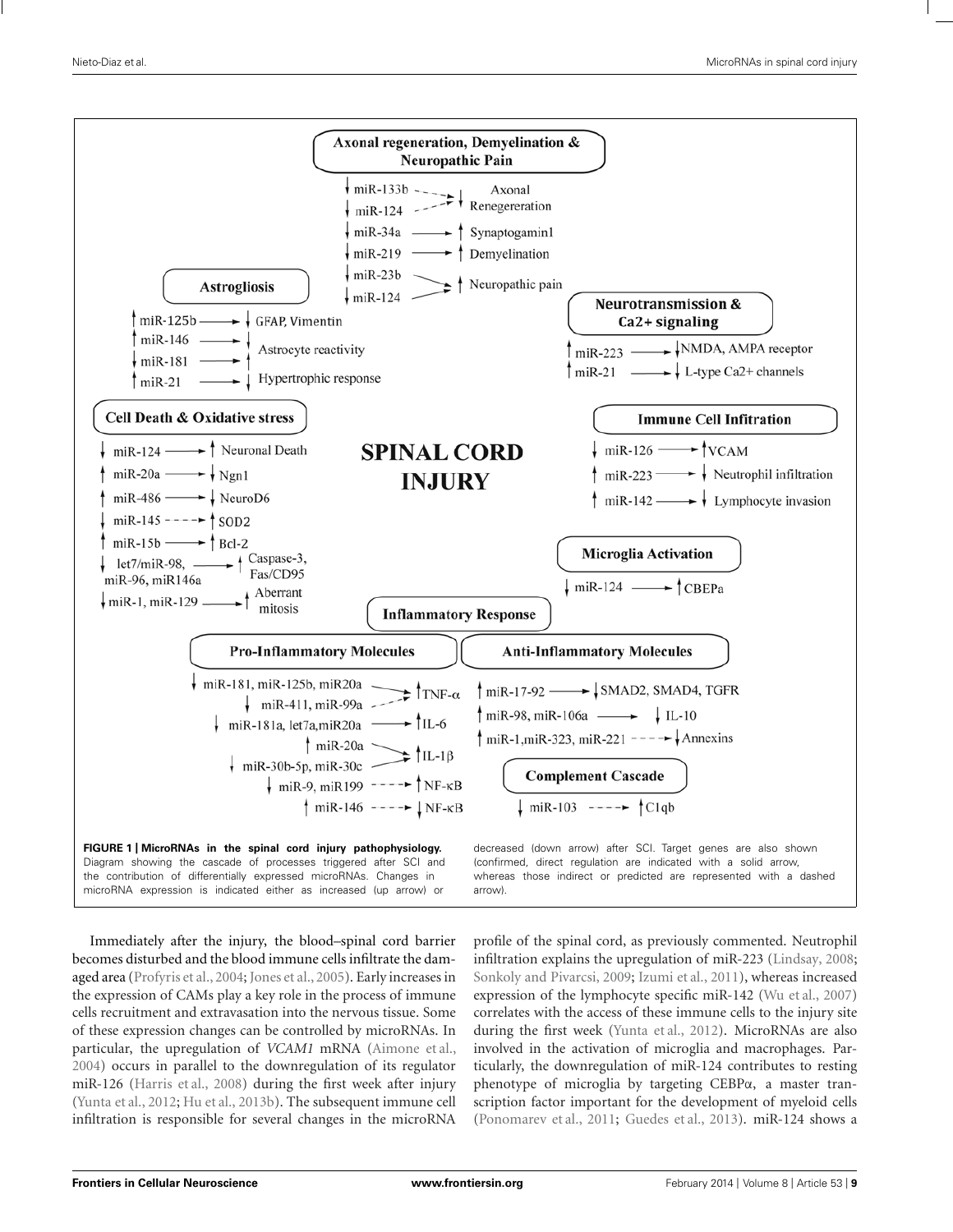sustained downregulation after injury [\(Deo et al.](#page-14-0), [2006;](#page-14-0) [Liu et al.,](#page-16-0) [2009;](#page-16-0) [Nakanishi et al.](#page-16-0), [2010](#page-16-0); [Yunta et al., 2012](#page-18-0)) that may underlie microglial activation. However, miR-124 is a well-characterized neuronal microRNA and its downregulation likely reflects the extension of neuronal death that characterizes the secondary damage of SCI.

The inflammatory response is modulated by a number of key molecular immune mediators, such as cytokines, chemokines (TNF- $\alpha$ , IL-6, IL-1 $\beta$ [\)](#page-15-0) [or](#page-15-0) [the](#page-15-0) [complement](#page-15-0) [cascade](#page-15-0) [\(C1qb;](#page-15-0) Hausmann, [2003](#page-15-0); [Profyris et al., 2004;](#page-17-0) [Jones et al.](#page-15-0), [2005](#page-15-0)), which are known targets of microRNAs. Particularly, overexpression of three key pro-inflammatory cytokines that modulate the inflammatory response in the SCI is likely regulated by microRNA experiencing expression changes after injury. Different SCI studies [\(Liu et al.,](#page-16-0) [2009;](#page-16-0) [Yunta et al.](#page-18-0), [2012\)](#page-18-0) have suggested that increasing levels of the pro-inflammatory and pro-apoptotic factor TNF-α after injury [\(Tyor et al.](#page-17-0), [2002\)](#page-17-0) may result from downregulation of its regulators miR-181 [\(Hutchison et al., 2013](#page-15-0)) and miR-125b [\(Tili et al., 2007](#page-17-0)) after SCI [\(Liu et al., 2009;](#page-16-0) [Yunta et al.](#page-18-0), [2012;](#page-18-0) [Hu et al.](#page-15-0), [2013b](#page-15-0)). Other microRNAs, such as miR-411, miR-99a, that appear downregulated after SCI [\(Liu et al.](#page-16-0), [2009;](#page-16-0) [Yunta et al., 2012;](#page-18-0) [Hu et al.,](#page-15-0) [2013b](#page-15-0)) have been also predicted to target TNF- $\alpha$  by bioinformatics analysis. On the other hand, the increased levels of cytokine IL-6 during the first days after injury correlate with a reduced expression of its regulators let-7a [\(Iliopoulos et al.](#page-15-0), [2009](#page-15-0)) or miR-181a [\(Tili et al., 2007;](#page-17-0) [Iliopoulos et al.](#page-15-0), [2009](#page-15-0)). Finally, the observed downregulation of miR-30b-5p and miR-30c during the first week after injury [\(Liu et al., 2009;](#page-16-0) [Yunta et al., 2012](#page-18-0)) could be related to the overexpression of their target IL-1β. Additionally, it has been recently described that upregulation of miR-20a induces a cytotoxic environment with increased IL-6, TNF-α, IL-1-β, and COX-2 expression in the spinal cord [\(Jee et al.](#page-15-0), [2012b](#page-15-0)) due to miR-20a-mediated inhibition of neurogenin 1 (*NGN-1*). Inhibition of this microRNA – which is upregulated after injury [\(Liu et al., 2009;](#page-16-0) [Jee et al., 2012b\)](#page-15-0) – lead to a significant improvement in functional recovery associated to a reduced inflammation and the increased survival of motor neurons [\(Jee et al.](#page-15-0), [2012b\)](#page-15-0).

Interestingly, pro-inflammatory cytokines lead to the activation of the NF-κB signaling pathway, which is also under microR-NAs regulation [\(Ma et al., 2010](#page-16-0)). In particular, downregulation of miR-9 and miR-199 [\(Yunta et al.](#page-18-0), [2012](#page-18-0)) may induce the overexpr[ession](#page-14-0) [of](#page-14-0) [the](#page-14-0) [NF-](#page-14-0)κB pathway genes *p50NFkB* and *ikkb* (Chen et al., [2008](#page-14-0); [Bazzoni et al., 2009](#page-14-0); [Wang et al.](#page-17-0), [2011\)](#page-17-0). The increased expression of miR-21 may also contribute to the regulation of this pathway but its role is less clear, as it exhibits both pro- and anti-inflammatory effects. miR-21 targets PTEN, a negative regulator of NF-κB [\(Iliopoulos et al.](#page-15-0), [2010\)](#page-15-0), but also PDCD4, which promotes NF-κB activation and inhibits the expression of IL-10 [\(Frankel et al.](#page-15-0), [2008](#page-15-0); [Sheedy et al., 2010;](#page-17-0) [Young et al., 2010](#page-18-0)). On the opposite side, expression changes in several microRNAs that have been observed after SCI may attenuate the activation of NF-κB pathway, contributing to the attempts of the damaged spinal cord to recover homeostasis [\(Bareyre and Schwab](#page-14-0), [2003](#page-14-0)). These changes include the increased expression of miR-146a at 7 days after injury [\(Liu et al., 2009](#page-16-0); [Yunta et al.](#page-18-0), [2012](#page-18-0)), which negatively regulates NF-κB expression [\(Taganov et al., 2006](#page-17-0); [Ma et al., 2010](#page-16-0)). Interestingly, miR-146a expression is induced by NF-κB and, thus, its overexpression at 7 days after injury may be consequence of the increased levels of NF-κB in the previous days [\(Bethea et al., 1998](#page-14-0)), forming a negative feedback that may cause the inactivation of NF-κB pathway.

A second group of factors with a prominent role in inflammation after SCI are the complement proteins [\(Brennan et al., 2012](#page-14-0)). Complement activation is involved in the removal of cellular debris, but it may also promote clearance of mildly damaged cells contributing to secondary cell death and demyelination. Complement protein C1qb increases its expression in the first day after injury and persist upregulated at least 5 weeks later [\(Aimone et al.,](#page-14-0) [2004](#page-14-0)). C1q knockout mice show improved locomotor recovery and [reduced secondary tissue damage after contusive SCI \(](#page-15-0)Galvan et al., [2008\)](#page-15-0). Interestingly, C1qb is a predicted target of miR-103 [\(Perri et al., 2012\)](#page-16-0), which appears downregulated in the first week after injury [\(Liu et al.](#page-16-0), [2009;](#page-16-0) [Yunta et al., 2012](#page-18-0)). Thus, miR-103 downregulation could be responsible for the overexpression of the complement protein C1qb and its associated deleterious effects.

Inflammation is also stimulated through the inhibition of antiinflammatory pathways, such as the downregulation of pSMAD2, SMAD4, and TGFBR2 by observed upregulation of members of the miR-17-92 microRNA cluster [\(Mestdagh et al.](#page-16-0), [2010\)](#page-16-0) or the silencing of the anti-inflammatory neuroprotective cytokine IL-10 by miR-98, miR-106a [\(Sharma et al., 2009](#page-17-0); [Liu et al., 2011](#page-16-0)). Many other microRNAs have been related to inflammation in SCI based on *in silico* predictions. Bioinformatics analyses predict that antiinflammatory mRNAs annexin A1, annexin A2 and annexin A7 mRNAs are potential targets of the SCI, upregulated microRNAs miR[-221, miR-1, and miR-323, respectively](#page-15-0) [\(Liu et al.](#page-16-0)[,](#page-15-0) [2009](#page-16-0)[;](#page-15-0) Hu et al., [2013a](#page-15-0)). The list also includes miR-127, miR-411, and miR-34a, significantly downregulated after SCI in adult rats and which according to [Liu et al.](#page-16-0) [\(2009\)](#page-16-0) should lead to increased inflammation. Other pro-inflammatory microRNAs, such as miR-152, miR-214, miR-206, and miR-221, show significant changes in isolated studies or even show opposite expression trend (i.e., miR-1) in d[ifferent studies](#page-18-0) [\(Liu et al., 2009](#page-16-0)[;](#page-18-0) [Strickland et al.](#page-17-0), [2011](#page-17-0); Yunta et al., [2012](#page-18-0)). All these results will require further assays to elucidate the role in the inflammatory process of the SCI.

## **MicroRNA REGULATION OF CELL DEATH REGULATION IN SCI**

Cell [death](#page-14-0) [is](#page-14-0) [a](#page-14-0) [hallmark](#page-14-0) [of](#page-14-0) [the](#page-14-0) [pathophysiology](#page-14-0) [of](#page-14-0) [SCI](#page-14-0) [\(](#page-14-0)Crowe et al., [1997;](#page-14-0) [Liu et al., 1997\)](#page-16-0). The programed cell death (apoptosis) that characterizes the SCI secondary damage is a gene-controlled process that is stimulated or inhibited by a variety of regulatoryfactors including several microRNAs [\(Wang](#page-17-0), [2010](#page-17-0)). Previous studies have shown that SCI alters the transcription levels of a substantial number of genes associated with the regulation of apoptosis [\(Aimone et al.](#page-14-0), [2004\)](#page-14-0). The resulting scenario is complex, combining both temporal and spatial changes in the expression of both pro and anti-apoptotic signals. In agreement, many microRNAs have been proposed to promote or inhibit cell death during the course of SCI, with discrepancies among microRNA expression profiling studies. These discrepancies highlight the intricate roles that miRNAs play in the regulation of cellular processes and the difficulty to identify the precise activity of dysregulated microR-NAs. However, two recent studies have provided direct evidence of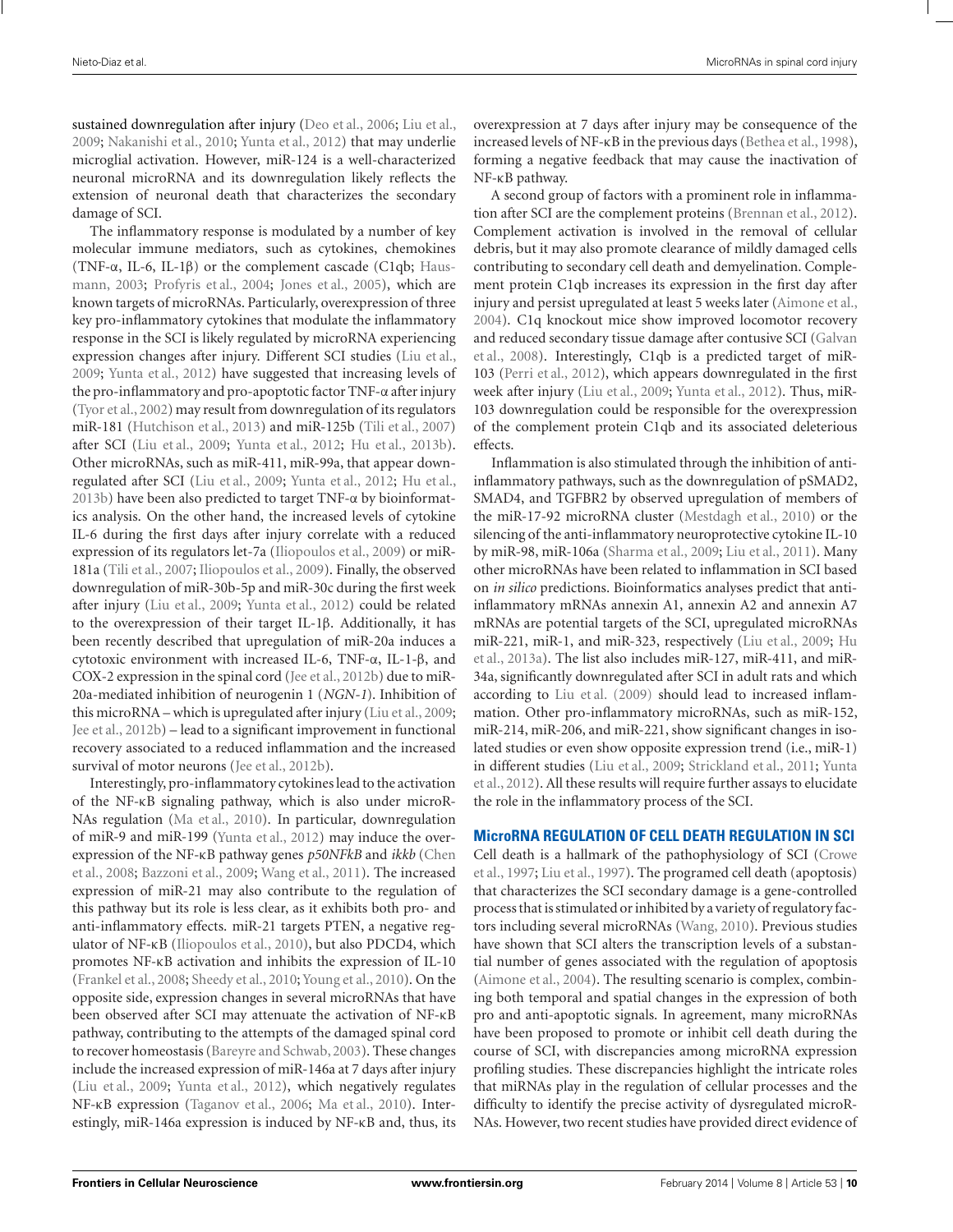microRNAs involvement in cell death modulation following SCI (**[Figure 1](#page-8-0)**).

The first study deals with miR-20a, which shows an increased expression early after injury (24 h) that persists at least for 1 week [\(Liu et al.](#page-16-0), [2009;](#page-16-0) [Jee et al.](#page-15-0), [2012b\)](#page-15-0). miR-20a inhibits the expression of Ngn1, a protein with a key role in maintenance of cell survival, self-renewal, and neurogenesis in normal and injured spinal cords. Silencing Ngn1 by siNgn1 or infusion of miR-20a into uninjured mouse spinal cord reproduced SCI-like symptoms including apoptotic death of neural cells, whereas the administration of anti-miR-20a decreased apoptosis, reduced tissue damage and functional deficits were significantly ameliorated [\(Liu et al.,](#page-16-0) [2009;](#page-16-0) [Jee et al., 2012b](#page-15-0)). In a similar way, miR-486 is upregulated at 7 days after injury [\(Jee et al., 2012a\)](#page-15-0). miR-486 represses neurogenic differentiation 6 (NeuroD6), a protein that promotes neuronal survival by increased expression of the ROS scavenger proteins [\(Jee et al., 2012a\)](#page-15-0). Infusion of miR-486 into the normal spinal cord of mice reproduces SCI symptoms including increased neuronal death, whereas silencing miR-486 after SCI produced a decrease in the magnitude of neuronal death and led to a significant improvement in motor recovery. Therefore upregulation of miR-486 following SCI promotes neurodegeneration by suppressing NeuroD6, pointing to this microRNA as a potential target for therapeutic interventions [\(Jee et al., 2012a](#page-15-0)).

Further evidences of the roles of microRNAs on secondary cell death come from microRNA expression changes that are accompanied by changes in the expression of their apoptotic gene targets. Several pro and anti-apoptotic microRNAs act on key apoptosis molecules, such as caspases, Fas/CD95, c-Myc, TNF-α, or members of the BCL-2 family. For example, the decreased expression of t[he](#page-16-0) [let-7/miR-98](#page-16-0) [family](#page-16-0) [members](#page-16-0) [miR-96](#page-16-0) [and](#page-16-0) [miR-146a](#page-16-0) [\(](#page-16-0)Liu et al., [2009;](#page-16-0) [Strickland et al., 2011;](#page-17-0) [Yunta et al., 2012\)](#page-18-0) would promote apoptosis by increasing the expression of their targets, the pro-apoptotic proteins caspase 3 [\(Citron et al.](#page-14-0), [2000](#page-14-0); [Aimone et al.](#page-14-0), [2004\)](#page-14-0) and Fas/CD95 [\(Casha et al., 2001\)](#page-14-0). On the contrary, overexpression of miR-21 would protect neural cells from death by repressing the expression of the pro-apoptotic molecules Fas ligand [\(Buller et al.](#page-14-0), [2010](#page-14-0)), TPM1 and PTEN [\(Hafez et al., 2012;](#page-15-0) [Han et al.](#page-15-0), [2012](#page-15-0)), and PDCD4 [\(Frankel et al., 2008](#page-15-0)). BCL-2 modulation is highly representative of the complexity of microRNA regu[lation of cell death in SCI. Upregulation of miR-15b \(](#page-16-0)Liu et al.[,](#page-17-0) [2009](#page-16-0)[\)](#page-17-0) [would](#page-17-0) [decrease](#page-17-0) [BCL-2](#page-17-0) [\(Cimmino et al., 2005](#page-14-0)[;](#page-17-0) Saito et al., [2006\)](#page-17-0) and induce apoptosis. However, upregulation of miR-15b is counteracted by the decreased expression during the first wee[k of miR-138 and miR-148b, which also target BCL-2 \(](#page-16-0)Liu et al., [2009](#page-16-0); [Yunta et al.](#page-18-0), [2012\)](#page-18-0). Downregulation of these microR-NAs is broadly consistent with the increase in the number of BCL-2-positive cells present 3 days after injury [\(Saito et al.](#page-17-0), [2000;](#page-17-0) however, see [Qiu et al., 2001\)](#page-17-0), although microRNA downregulation extends throughout the 7-day period after injury, which is the time-point when the number of BCL-2-positive cells is progressively reduced. Other microRNAs targeting BCL-2 appear dysregulated after SCI. Regulation of BCL-2 by miR-107 was discussed in the profiling study by [Liu et al.](#page-16-0) [\(2009\)](#page-16-0). These authors observed a miR-107 upregulation 4 h after injury, which they proposed should decrease BCL-2 levels and induce apoptosis, to be later downregulated at 7 dpi (also observed in [Yunta et al.,](#page-18-0) [2012](#page-18-0)) promoting cell survival. miR-1 represents a puzzling case that appears upregulated in [Liu et al.](#page-16-0) [\(2009\)](#page-16-0) and downregulated in the analyses by [Strickland et al.](#page-17-0) [\(2011\)](#page-17-0) and [Yunta et al.](#page-18-0) [\(2012\)](#page-18-0).

In addition to modulation of genes that regulate apoptosis, microRNAs also participate in the disruption of the calcium signaling or the oxidative stress events triggered after SCI that contribute to secondary cell death. Expression of the gene coding for the Ca<sup>2+</sup>-related genes such as Ca<sup>2+</sup> pump, voltage-gated (L-type)  $\rm Ca^{2+}$  channels or  $\rm Ca^{2+}$  -permeable ionotropic glutamate (AMPA) channels, is decreased with injury and post-transcriptionally regulated by microRNAs. Several studies have shown that upregulated miR-223 reduces the expression of the NR2B and GluR2 subunits of the NMDA and AMPA receptors, respectively [\(Kaur et al.,](#page-16-0) [2012](#page-16-0)). Similarly, decreased expression of voltage-gated (L-type)  $Ca<sup>2+</sup>$  [channels may be result of upregulated miR-21 \(](#page-14-0)Carrillo et al., [2011\)](#page-14-0). These could cause an increment of intracellular  $Ca^{2+}$ concentration level that accompanies traumatic SCI, and could trigger mechanisms of secondary cell death, such as calpain activation. MicroRNAs also play an important role in the regulation of oxidative stress, a hallmark of the secondary damage of SCI that has received much attention in the attempts to develop effective therapies [\(Jia et al., 2012](#page-15-0)). Recent reports have demonstrated that miR-486 repress the expression of NeuroD6, a neuroprotective protein that promotes the expression of ROS scavenger proteins, such as GPX3, selenoprotein-N, and thioredoxin [\(Jee et al.](#page-15-0), [2012a](#page-15-0)). Upregulation of miR-486 – observed in motor neurons at 7 days after injury in murine models of SCI – leads to the repression of NeuroD6 expression, and consequently to a decrease in the expression of ROS scavenger proteins and increased neurodegeneration mediated by oxidative stress [\(Jee et al., 2012a](#page-15-0)).

Microarray analyses revealed increased expression of genes associated with anti-oxidant actions, such as SOD1, SOD2, catalase, and GPX [\(Di Giovanni et al.](#page-15-0), [2003](#page-15-0); [Aimone et al.](#page-14-0), [2004](#page-14-0)). This overexpression of the mitochondrial SOD2 gene (*sod2*) 7 days after injury [\(Santoscoy et al.](#page-17-0), [2002](#page-17-0); [Sugawara et al., 2002](#page-17-0)) is consistent [with the downregulation of its modulator miR-145 \(](#page-14-0)Dharap et al., [2009](#page-14-0)) described in[Yunta et al.](#page-18-0) [\(2012\)](#page-18-0). However, the bioinformatics analysis performed by [Liu et al.](#page-16-0) [\(2009\)](#page-16-0) revealed that some anti-oxidant genes such as SOD1 and catalase gene are potential targets of the upregulated miR-206, miR-152, and miR-214. Moreover, it has been proposed that downregulation of miR-1 and miR-129, which regulate transcription, differentiation or prevent post-mitotic cells from re-entering the cell cycle, could cause neural cells to become aberrantly mitotic, increasing the number of a[poptotic cells observed at the injury site after SCI \(](#page-14-0)Bhalala et al., [2013\)](#page-14-0).

## **MicroRNA MODULATION OF ASTROCYTE REACTIVITY AND GLIAL SCAR**

Astrogliosis is another hallmarks of the cellular response to SCI. It consists in an early hypertrophic neuroprotective phase followed by a hyperplasic phase characterized by the formation of a dense glial scar that inhibits CNS regeneration during the subacute and chronic phases of the SCI [\(Sofroniew, 2009\)](#page-17-0). Recent genomic analyses have shown reactive astrogliosis is associated to a rapid, but quickly attenuated, induction of gene expression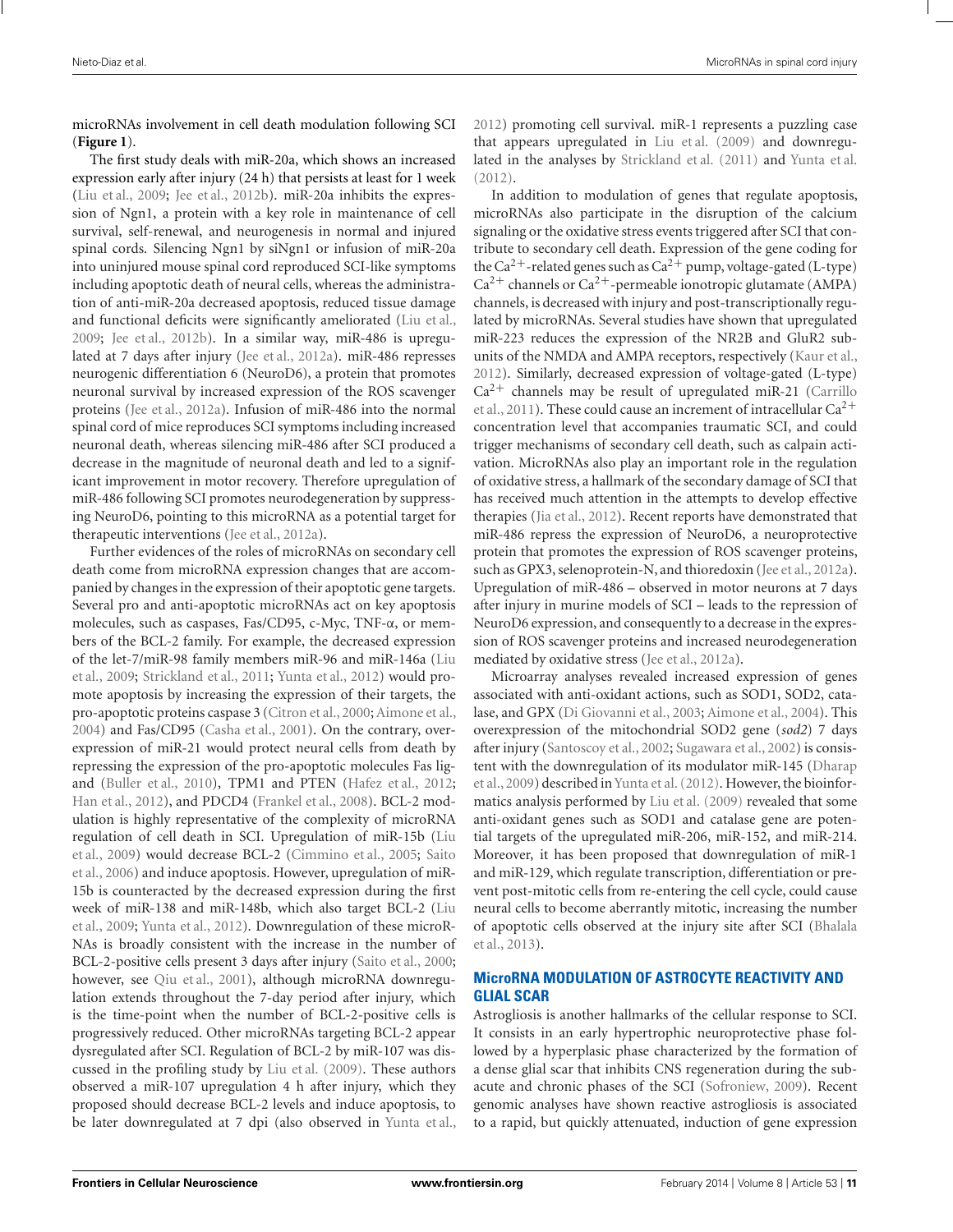[\(Zamanian et al., 2012\)](#page-18-0). Increasing evidence supports the involvement of several microRNAs in the regulation of the astrocyte response to injury, including four microRNAs that appear dysregulated in studies of SCI. The best characterized is miR-21. Its expression increases in a time-dependent manner following SCI [\(Liu et al., 2009;](#page-16-0) [Bhalala et al.](#page-14-0), [2012](#page-14-0); [Yunta et al.](#page-18-0), [2012](#page-18-0); [Hu et al.,](#page-15-0) [2013b](#page-15-0)) and is highly expressed in astrocytes during the chronic stage [\(Bhalala et al.](#page-14-0), [2012\)](#page-14-0). miR-21 expression after SCI shows a marked spatial pattern, with highest expression in the astrocytes adjacent to the lesion area [\(Bhalala et al.](#page-14-0), [2012\)](#page-14-0). The role of miR-21 in astrogliosis has been studied in detail using transgenic mice that overexpress in astrocytes either miR-21 or a miRNA sponge designed to inhibit miR-21 function [\(Bhalala et al.](#page-14-0), [2012](#page-14-0)). The results from these studies demonstrate that miR-21 overexpression in astrocytes abrogates the hypertrophic astrocytic response after severe SCI, which is consistent with previous studies *in vitro* [\(Sahni et al.](#page-17-0), [2010](#page-17-0); [Sayed and Abdellatif, 2011\)](#page-17-0). On the contrary, miR-21 inhibition enhances the hypertrophic response in early and chronic stages after SCI [\(Bhalala et al.](#page-14-0), [2012](#page-14-0)). BMP signaling following SCI mediates the miR-21 and astrocytic response through the opposing effects of the BMP receptors BMPR1a and BMPR1b [\(Sahni et al., 2010\)](#page-17-0). BMPR1a signaling decreases levels of miR-21 and induces reactive astrocytic hypertrophy, whereas BMPR1b signaling increases miR-21 levels and negatively regulates astrogliosis. These findings point to the BMP–BMPR–miR-21 axis as a key regulator of astrocytic hypertrophy and glial scar progression after SCI, modulating the pro-reactive effects of the inflammatory signaling.

A second microRNA that has been related to astrogliosis is miR-125b. Overexpression of miR-125b correlates with the overexpression of the astrogliosis markers GFAP and vimentin in several neurological disorders [\(Pogue et al., 2010](#page-16-0)). *In vitro* studies show that miR-125b downregulation in IL-6 stimulated reactive astrocytes increases the expression of its target cyclin-dependent kinase inhibitor 2A (CDKN2A), a negative regulator cell growth, and attenuates cell proliferation. Thus, evidences indicate that miRNA-125b upregulation contributes to astrogliosis. However, contrary to expectations, miR-125b appears downregulated during the first week after injury [\(Yunta et al.](#page-18-0), [2012\)](#page-18-0), which would contribute to inhibit astrocyte proliferation and astrogliosis.

The miR-181 family of miRNAs is another candidate for posttranscriptional regulation of neuroinflammation and reactive gliosis [\(Hutchison et al., 2013](#page-15-0)). miR-181s are constitutively expressed in astrocytes but inflammation causes its downregulation, in agreement with *in vivo* observations following SCI [\(Liu et al.](#page-16-0), [2009;](#page-16-0) [Yunta et al.](#page-18-0), [2012\)](#page-18-0). Genetic studies demonstrated that miR-181 inhibits the production of multiple pro-inflammatory cytokines (TNF-α, IL-6, IL-1β, IL-8, LIF, and HMGB1) and increases the levels of the anti-inflammatory cytokine IL-10 [\(Hutchison et al.](#page-15-0), [2013\)](#page-15-0) in cultured astrocytes under LPS inflammatory exposure. Thus, miR-181s act as negative regulators of astrogliosis, reducing the expression of reactivity promoters such as pro-inflammatory cytokines [\(Balasingam et al., 1994;](#page-14-0) [Sofroniew, 2009\)](#page-17-0) and FGF2 [\(Goddard et al.](#page-15-0), [2002\)](#page-15-0), and increasing the expression of reactivity inhibitors, such as IL-10 [\(Balasingam and Yong, 1996](#page-14-0)).

Similarly to miR-181s, miR-146a is a negative regulator of the astrocyte response to inflammation and, consequently, a negative regulator of astrogliosis [\(Iyer et al., 2012](#page-15-0)). miR-146a is expressed in reactive astrocytes in the areas of prominent gliosis [\(Iyer et al., 2012\)](#page-15-0), and appears upregulated 7 dpi after SCI [\(Liu et al.](#page-16-0), [2009;](#page-16-0) [Strickland et al.](#page-17-0), [2011;](#page-17-0) [Yunta et al., 2012\)](#page-18-0) as well as in several neurodegenerative pathologies [\(Junker et al.,](#page-16-0) [2009](#page-16-0); [Cui et al.](#page-14-0), [2010](#page-14-0); [Iyer et al.](#page-15-0), [2012](#page-15-0)). Studies with astroglioma cell lines and primary astrocytes have shown that IL-1β stimulation induces a prominent upregulation of miR-146a expression. Overexpression of miR-146a has anti-inflammatory effects and significantly reduces the expression of signaling molecules downstream IL-1β, such as IRAK-1, IRAK-2, and TRAF-6 and inhibits the release of pro-reactive and pro-inflammatory factors, including IL-6 and COX-2 [\(Iyer et al.](#page-15-0), [2012](#page-15-0)). Thus, miR-146a forms a negative feedback of the IL-1β signaling, being induced by IL-1β but blocking the expression of its downstream response. Overexpression of miR-146a following SCI adds to the overexpression of miR-21 and miR-125b to limit astrocyte reactivity. On the contrary, downregulation of miR-181 family members would promote astrocyte reactivity, indicating a fairly complex regulation of the astrocyte response. It is interesting to note that according to recent studies, the disruption of microRNA biogenesis by deletion of Dicer leads to an altered mature astroglial transcriptome signature that resembles to a reactive state [\(Tao et al.,](#page-17-0) [2011](#page-17-0)), which adds a further layer of complexity to the whole picture.

## **THE ROLES OF microRNAs IN AXONAL REGENERATION, MYELINATION, AND OTHER PROCESSES**

Although less studied, microRNAs also seem to contribute to the regulation of other pivotal processes in the SCI pathophysiology, such as axonal regeneration, remyelination, or pain. As we mentioned before, failure to produce a sustained regenerative response is one of the critical features of the CNS. Local environmental clues are largely responsible for the lack of regeneration but intracellular specific features associated to neural cell maturation are also involved (see, for example, [Goldberg](#page-15-0), [2003](#page-15-0)). Different evidences indicate that microRNAs can contribute to these changes. In fact, microRNAs have a critical role in neurite outgrowth in post-mitotic neurons as demonstrated in Dicer conditional knockout mice. In this animals, silencing of Dicer and the subsequent inhibition of the microRNA biogenesis causes defects in neurite outgrowth and decreased soma size but has not influence in neurogenesis, cortical patterning or cell survival [\(Hong et al.](#page-15-0), [2013](#page-15-0)). Additional evidences have been obtained from the zebrafish, a model of spontaneous axonal regeneration in the damaged spinal cord [\(Becker et al.](#page-14-0), [1997\)](#page-14-0). In this fish, miR-133b is overexpressed in regenerating neurons following SCI and its inhibition using antisense morpholinos result in reduced axonal regeneration [\(Yu et al., 2011\)](#page-18-0). Functionally, miR-133b contributes to spinal cord regeneration through the downregulation of its target RhoA, a small GTPase that inhibits axonal growth. Contrary to zebrafish, miR-133b shows a significant downregulation at 1 and 7 days after contusive SCI in mammals [\(Liu et al.](#page-16-0), [2009;](#page-16-0) [Yunta et al., 2012](#page-18-0)), which may contribute to their reduced neuroregenerative capacity. miRNA-124 presents a somehow similar behavior that may also contribute to reduce axonal regeneration after SCI. Previous studies have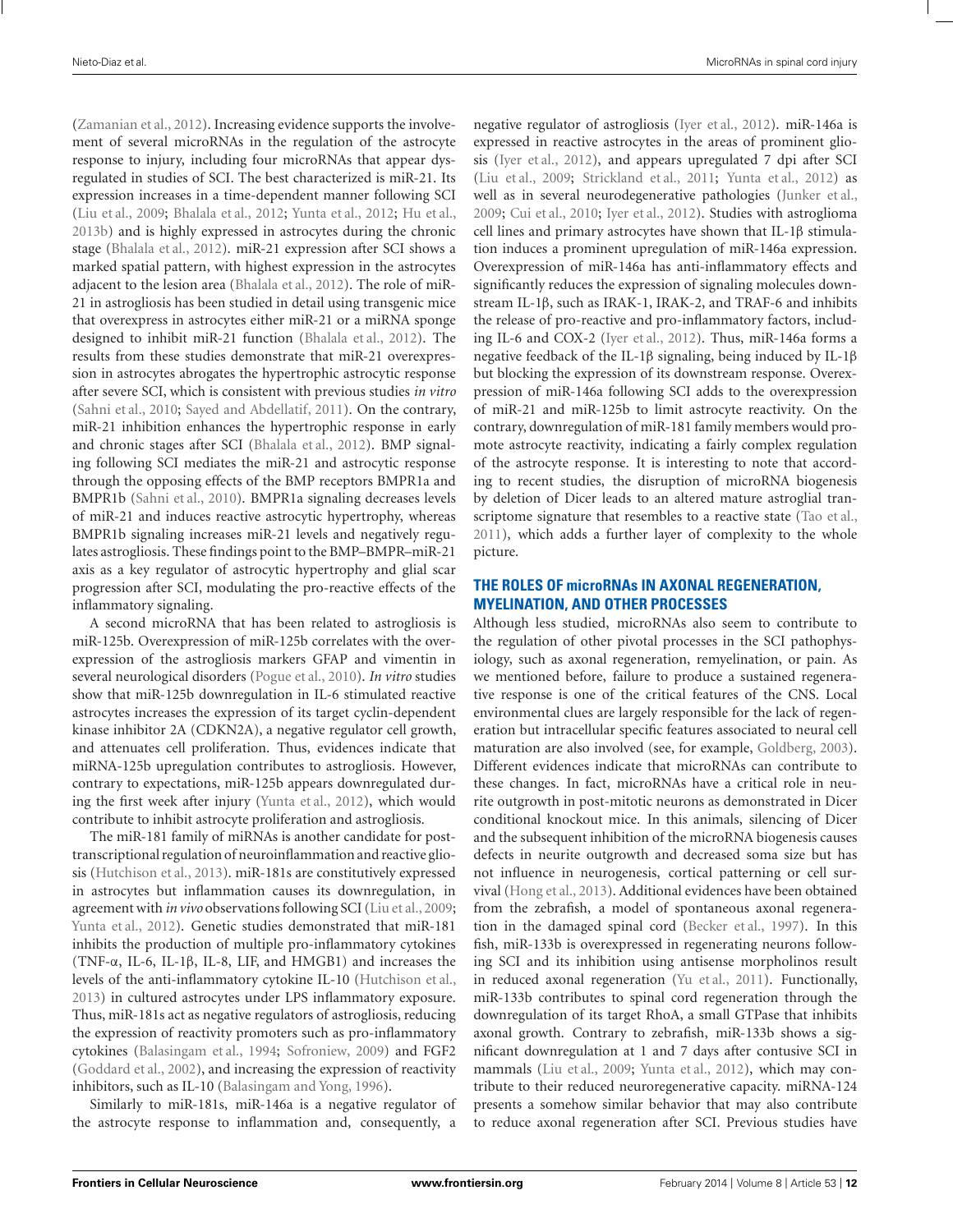shown that miR-124 overexpression in differentiating mouse P19 cells promotes neurite outgrowth, while miR-124 inhibition reduces it [\(Yu et al., 2008\)](#page-18-0). Thus the observed miR-124 downregulation after SCI may also contribute to hinder the axonal regenerative capacities of spinal cord neurons. However, microR-NAs may also contribute to the activation of pro-regenerative gene programs after injury. [Di Giovanni et al.](#page-14-0) [\(2005a](#page-14-0)) described the overexpression at 7 and 28 days after SCI of a gene cluster that comprise known promoters of the neural plasticity and the neurite outgrowth, including synaptotagmin-1. Interestingly, synaptotagmin-1 is a target of miR-34a [\(Agostini et al.](#page-14-0), [2011](#page-14-0)), and its upregulation after SCI is consistent with the observed downregulati[on of miR-34a at 3 and 7 after injury](#page-18-0) [\(Liu et al., 2009](#page-16-0)[;](#page-18-0) Yunta et al., [2012\)](#page-18-0).

The progressive loss of myelin in the areas surrounding the injury is another critical feature of the SCI that results from the combined effects of damage to oligodendrocytes and remyelination failure. Evidences have confirmed that microRNA loss of function due to Dicer1 ablation in mature oligodendrocytes caus[es](#page-17-0) [demyelination,](#page-17-0) [gliosis,](#page-17-0) [and](#page-17-0) [neuronal](#page-17-0) [degeneration](#page-17-0) [\(](#page-17-0)Shin et al., [2009;](#page-17-0) [Dugas et al., 2010\)](#page-15-0). More precisely, [Shin et al.](#page-17-0) [\(2009](#page-17-0)) identified miR-219 as a central actor in myelin maintenance and remyelination. miR-219 is highly expressed in mature oligodendrocytes and when is lost due to Dicer1 ablation, miR-219 target ELOVL7 increases its expression resulting in lipid accumulation in myelin-rich areas and disrupting the stability of the membranes [\(Shin et al.](#page-17-0), [2009](#page-17-0)). Strikingly, miR-219 abundance is markedly reduced after SCI [\(Liu et al.](#page-16-0), [2009](#page-16-0); [Yunta et al.](#page-18-0), [2012\)](#page-18-0) although this decrease may also reflect the loss of spinal cord oligodendrocytes that takes place after injury. Further studies are needed to determine the contribution of microRNAs in demyelination and remyelination and to evaluate their use as therapeutic tools in the SCI and other CNS pathologies.

In addition to their direct roles in most processes implicated in the pathophysiology of the SCI, microRNAs are also involved in the functional consequences of SCI, including the neuropathic pain. Neuropathic pain is the manifestation of maladaptive plasticity in the nervous system characterized by pain in the absence of a stimulus and reduced nociceptive thresholds [\(Scholz and Woolf](#page-17-0), [2007\)](#page-17-0). It is a debilitating accompaniment of SCI that affects up to 50% SCI patients and limit their ability to achieve an optimal level of activity [\(Mann et al.](#page-16-0), [2013](#page-16-0)). Plastic changes in sensory neuron excitability are considered the cellular basis of neuropathic pain, although a growing body of evidence also implicates activated microglia and astrocytes as key players in the development of pain [\(Scholz and Woolf](#page-17-0), [2007](#page-17-0)). Although information on the roles of miRNAs in neuropathic pain following SCI is very restricted, available evidences indicate that microRNAs expression at the spinal cord respond to pain induction [\(Kusuda et al.](#page-16-0), [2011](#page-16-0); [Genda et al., 2013](#page-15-0); [Li et al.,](#page-16-0) [2013\)](#page-16-0), altho[ugh evidences are sometimes contradictory \(](#page-14-0)Brandenburger et al., [2012\)](#page-14-0). There are also evidences of the contribution of microRNAs in the development of central neuropathic pain. Recently, [Im et al.](#page-15-0) [\(2012\)](#page-15-0) demonstrated that SCI reduced the expression of miR-23b in GABAergic neurons from the spinal cord while increasing the levels of NADPH oxidase 4 (NOX4), a target of miR-23b and a key factor in the production of ROS and pain induction. Reduction of NOX4 expression and neuropathic pain was observed after infusion of miR-23b to the spinal cord confirming the involvement of this microRNA in pain regulation. Similarly, intrathecal administration of miR-124 inhibits the activation of spinal cord microglia, reducing inflammation and preventing neuropathic pain [\(Willemen et al.](#page-17-0), [2012\)](#page-17-0). Many other microRNAs have been described to affect neuropathic pain at different levels, particularly at the dorsal root ganglia. However, a review of this complex system lies beyond the scope of the present article.

## **CLINICAL APPLICATIONS: microRNA-BASED THERAPEUTIC AND DIAGNOSTIC TOOLS**

The capability of individual microRNAs to reduce the expression of numerous components of cellular networks supposes an opportunity to modulate the cell phenotypes by manipulating the expression or function of microRNAs. The possibility of a therapeutic use of the miRNAs is highly appealing due to their capability to modulate entire gene programs though tuning, not blunting, the expression of their targets [\(Hydbring and Badalian-Very, 2013](#page-15-0)). Moreover, microRNA deregulation has a critical role in a wide range of pathologies, and, indeed, several studies have identified specific deregulated microRNAs that can constitute potential targets of therapeutic approaches in a wide range of pathologies. As a consequence, in the short time from its discovery in humans, a microRNA-based therapeutic for suppression of hepatitis C virus has already entered phase II clinical trial and several others are on their way (see review in [Hydbring and Badalian-Very, 2013](#page-15-0)).

Therapeutic approaches are based on local or systemic administration of either antagonists (anti-miRs) of endogenous microR-NAs that show a gain-of-function in diseased tissues or mimics that replace downregulated microRNAs. Both modulators incorporate chemical modifications (phosphorothionate backbones, locked nucleic acids or LNAs, etc.) to confer resistance to nucleases, increase stability during delivery, and facilitate cellular uptake. Anti-miRs are siRNAs designed to inhibit miRNAs through complementary base pairing, in a similar way to siRNA. Since binding is irreversible, the resulting miRNA duplex cannot be processed by RISC and/or degraded. Anti-miRs are synthesized as short single-stranded oligonucleotides of small size that make delivery possible without vehicle-systems. On the contrary, administration of microRNA mimics, also known as "miRNA replacement therapy," aims to re-introduce miRNAs into diseased cells that are normally expressed in healthy cells. miRNA mimics is expected to re-activate pathways required for normal cellular welfare and block those driving disease. To be processed correctly by the cellular RNAi-machinery, miRNA mimics need to be double-stranded, which confer them greater chemical complexity and larger size. Thus, miRNA mimics require delivery techniques similar to those employed in siRNA therapeutics, including microvesicles, exosomes or adeno-associated viruses, which increase the complexity of replacement therapies.

The critical contribution of the phenotypic changes in the neural, immune, and vascular cells in the pathophysiology of the SCI and the capabilities of miRNAs to modulate these changes (see previous sections) make miRNA therapeutics a highly promising approach to be explored. Although no microRNA-based therapy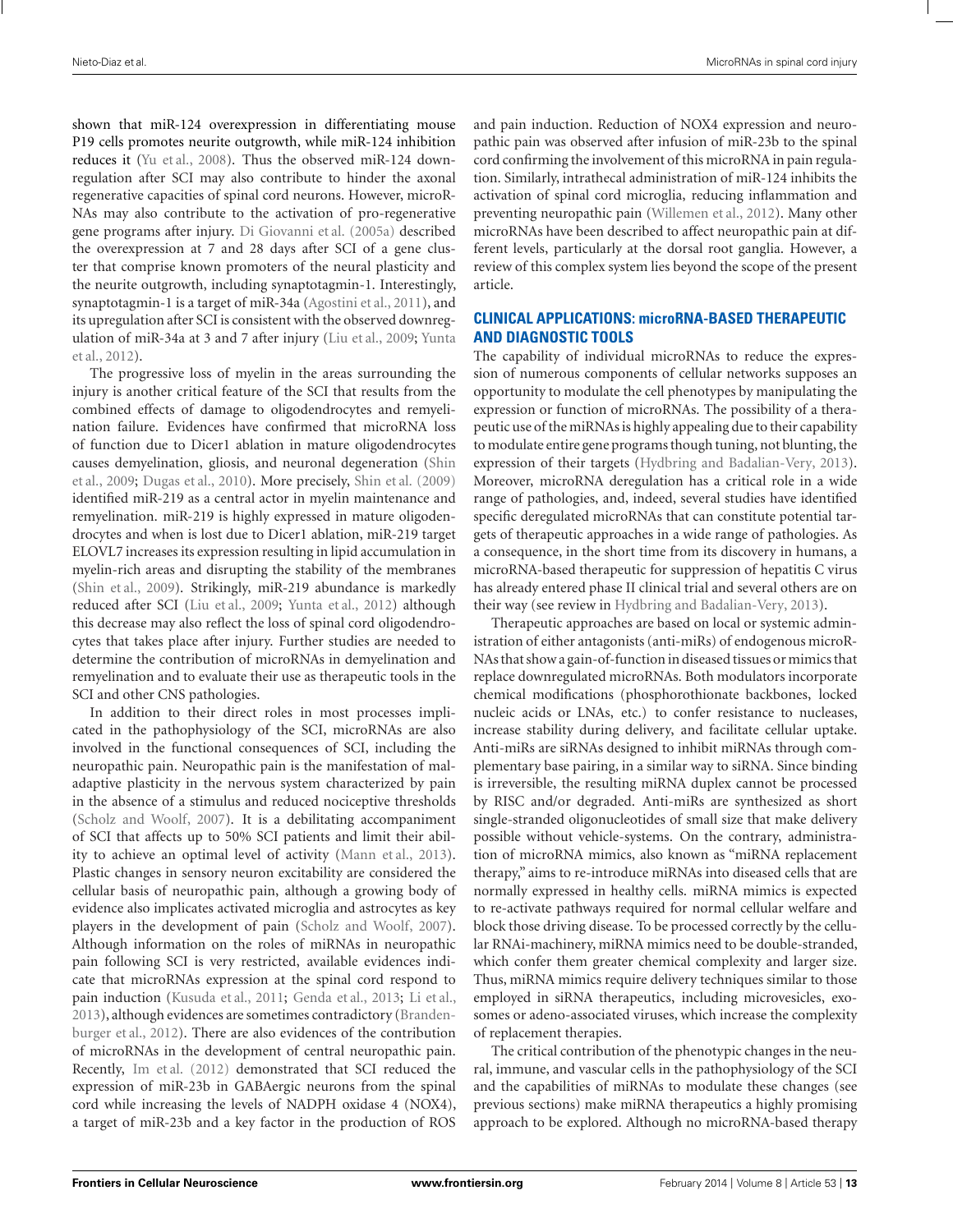has entered clinical trials for SCI up to now, preclinical assays provide the necessary proof of concept. Experimental treatments with anti-miRs have demonstrated that inhibition of specific dysregulated microRNAs back to pre-injury levels can effectively reduce cell death. For example, [Jee et al.](#page-15-0) [\(2012b](#page-15-0)) showed that local infusion of miR-20a inhibitor in the injured spinal cord reduced the expression of pro-apoptotic genes, and promoted neuron survival and functional recovery. Similarly, [Hu et al.](#page-15-0) [\(2013b\)](#page-15-0) also employed microRNA inhibition to explore the neuroprotective role of miR-21. Intrathecal infusion of miR-21 antagomir resulted in over-expression of pro-apoptotic genes, increased cell death and reduced recovery of the hindlimb motor function. On the other hand, two articles have proven that miRNA replacement can be also a viable therapeutic approach. [Willemen et al.](#page-17-0) [\(2012](#page-17-0)) showed that intrathecal administration of miR-124 prevents persistent pain in rats, probably due to its modulation of microglial activation [\(Ponomarev et al.](#page-17-0), [2011](#page-17-0)). [Im et al.](#page-15-0) [\(2012\)](#page-15-0) reported similar results infusing miR-23b intrathecally to a murine model of neuropathic pain. According to these authors, restoring the normal levels of miR-23b reduced the expression of inflammatory proteins, particularly NOX4 in GABAergic neurons, protecting them from cell death, and ameliorating the neuropathic pain derived from SCI. These preclinical data strongly supports the feasibility of microRNA-based therapeutics in SCI treatment, although key aspects –including timing and side effects – remain to be elucidated. Detailed analysis characterizing the beneficial effects and determining the underlying mechanisms are strongly needed before microRNAs can reach the clinic in the treatment of the SCI.

Another clinically relevant but yet unexplored topic concerns how SCI alters the profiles of circulating microRNAs, and how information on these alterations can be used for diagnostic and prognostic purposes. Circulating or cell-free microRNAs are released to the body fluids either actively by secretion in exosomes or microvesicles or in association with RNA-binding proteins such as AGO2 and HDL; or passively, within apoptotic bodies lib[erated from dying cells](#page-18-0) [\(Chen et al.](#page-14-0)[,](#page-18-0) [2012](#page-14-0)[;](#page-18-0) Zampetaki and Mayr, [2012](#page-18-0)). Encapsulation within lipid vesicles or association to binding proteins confers high stability to circulating microRNAs, despite the presence of large amounts of RNase in the body fluids [\(Chen et al.](#page-14-0), [2012](#page-14-0); [Li et al.](#page-16-0), [2012](#page-16-0)). Stability of circulating microRNAs together with the changes in microRNA expression in pathological states make circulating microRNAs promising biomarkers. In fact, since their discovery in all body fluids in 2008, nearly 500 articles have proposed several circulating microRNAs as biomarkers for different pathologies, including cancer, cardiovascular pathologies, and CNS injuries, among others [\(Laterza et al., 2009;](#page-16-0) [Kosaka et al.](#page-16-0), [2010;](#page-16-0) [Zhang et al., 2011;](#page-18-0) [Pritchard et al., 2012\)](#page-17-0). For example, analysis of the expression of circulating microRNAs after a traumatic brain injury has identified several potential biomarkers in humans [\(Redell et al.](#page-17-0), [2010\)](#page-17-0) and rats [\(Balakathiresan et al.](#page-14-0), [2012\)](#page-14-0). Also, it has been shown that the plasma concentration of neuron marker miR-124 [becomes significantly increased after acute stroke \(](#page-16-0)Laterza et al., [2009](#page-16-0)). However, quantification of circulating microRNAs can be challenging due to (i) their low concentrations, (ii) the effects of cell contaminants, and iii) the absence of endogenous controls for normalization. Low concentrations of circulating microRNAs suppose a technical challenge for microRNA extraction and quantification, and also increase the risk that microRNAs from contaminant cells, which are at much higher concentrations, would mask or confound the circulating microRNA profile [\(Kirschner et al.](#page-16-0), [2011\)](#page-16-0).

Circulating microRNAs are also highly interesting due to their possible role as paracrine regulators. Circulating microRNAs can be transferred to neighboring or distant cells, altering the expression of target genes and regulating various functions, including proliferation, death or even tumor cell invasion (see [Zhu and Fan,](#page-18-0) [2011](#page-18-0), and references therein). Interestingly, microRNA transfer occurs when microRNAs are wrapped in exosomes, microvesicles, or apoptotic bodies, as well as when packaged with proteins [\(Zhu and Fan, 2011\)](#page-18-0). Although most available evidence deals with circulating microRNA transfer in immune and vascular cells, a recent article has also demonstrated that miRNA transfer occurs between neural cells. According to [Morel et al.](#page-16-0) [\(2013](#page-16-0)), neurons are able to secrete exosomes containing miR-124a, which are internalized by astrocytes causing an increase in the glutamate transporter GLT1.

## **CONCLUDING REMARKS**

Spinal cord injury is a complex pathology that induces strong cellular and molecular changes in the nervous, immune, and vascular systems. These changes alter the expression of the microRNAs small non-coding RNAs that post-transcriptionally regulate the expression of thousands of genes- to different degrees up to a general downregulation of the microRNA expression. Bioinformatic analyses of the microRNA and mRNA expression profiles in the injured spinal cord have predicted that microRNA dysregulation strongly affects processes developing after the SCI. However, much more research analyzing the expression of specific cell populations and evaluating the effects of microRNA dysregulation is still needed if we want to validate the bioinformatic predictions, and to precisely characterize the changes in microRNA expression after SCI as well as their causes and their functional consequences. The pioneering studies developed up to now have been able to demonstrate the active role of individual microRNAs in the regulation of key processes of the SCI, such as cell death, inflammation, and astrogliosis. These results strongly suggest that microRNAs can be highly valuable therapeutic targets to modulate the deleterious events that follow SCI and to promote regenerative responses that will contribute to reduce the functional deficits associated to the SCI.

## **AUTHOR CONTRIBUTIONS**

All authors contributed in the conception and design of the present review, as well as in drafting and revising the manuscript. All authors have given full approval to the present version for its publication.

## **ACKNOWLEDGMENTS**

We would like to thank Dr. Tommaso Pizzorusso for the invitation to contribute to the present volume, and to two anonymous reviewers for their useful comments. Present contribution has been funded by Instituto de Salud Carlos III (MINECO), PI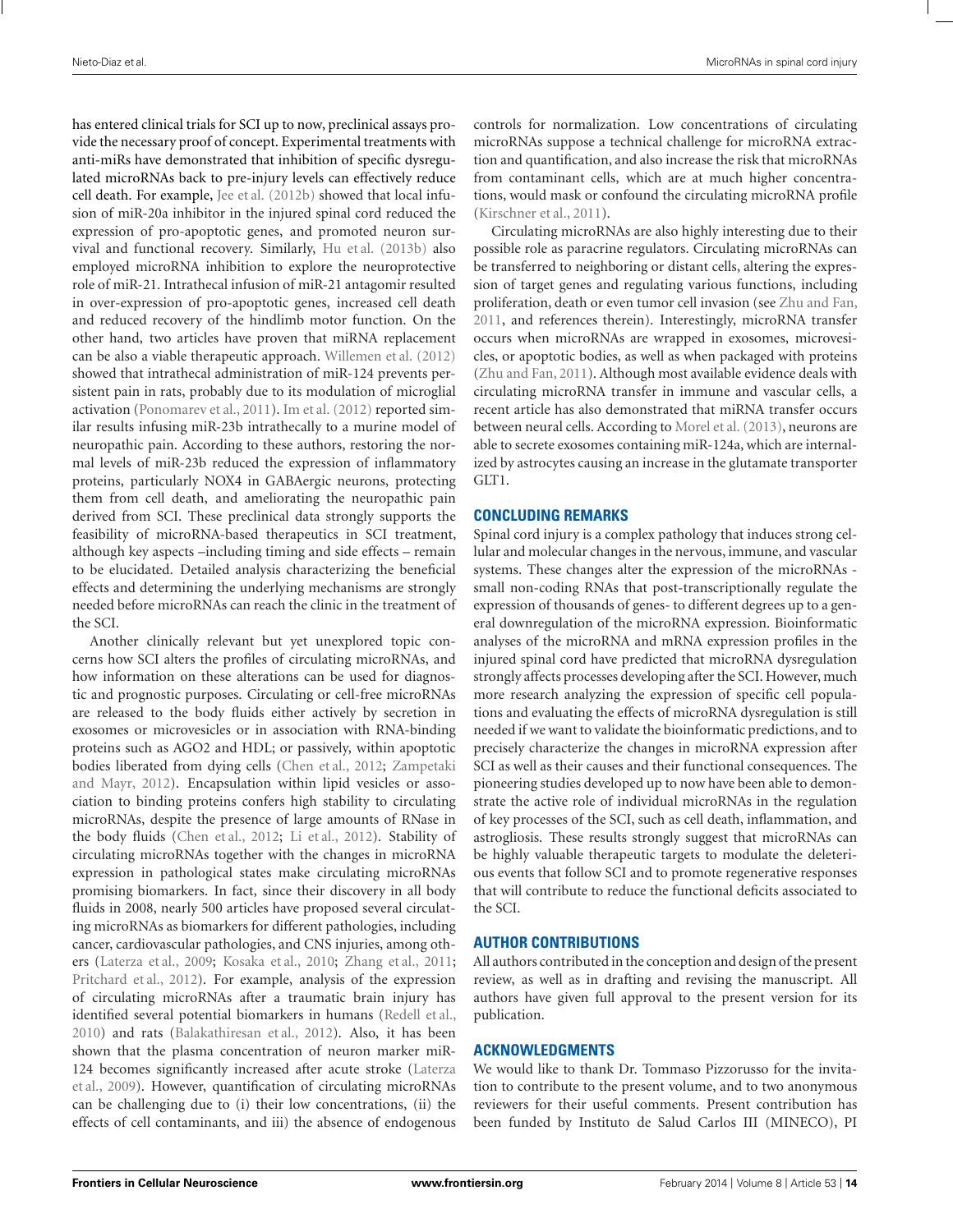<span id="page-14-0"></span>12/28282. Rosa Navarro-Ruiz is funded by FISCAM (grant PI 2010/19) and Ángela del Águila by La Marato de TV3 foundation (grant exp.112131).

#### **REFERENCES**

- Agostini, M., Tucci, P., Steinert, J. R., Shalom-Feuerstein, R., Rouleau, M., Aberdam, D., et al. (2011). microRNA-34a regulates neurite outgrowth, spinal morphology, and function. *Proc. Natl. Acad. Sci. U.S.A.* 108, 21099–21104. doi: 10.1073/pnas.1112063108
- Aimone, J. B., Leasure, J. L., Perreau, V. M., and Thallmair, M. (2004). Spatial and temporal gene expression profiling of the contused rat spinal cord. *Exp. Neurol.* 189, 204–221. doi: 10.1016/j.expneurol.2004.05.042
- Baek, D., Villen, J., Shin, C., Camargo, F. D., Gygi, S. P., and Bartel, D. P. (2008). The impact of microRNAs on protein output. *Nature* 455, 64–71. doi: 10.1038/nature07242
- Bak, M., Silahtaroglu, A., Moller, M., Christensen, M., Rath, M. F., Skryabin, B., et al. (2008). MicroRNA expression in the adult mouse central nervous system. *RNA* 14, 432–444. doi: 10.1261/rna.783108
- Balakathiresan, N., Bhomia, M., Chandran, R., Chavko, M., McCarron, R. M., and Maheshwari, R. K. (2012). MicroRNA let-7i is a promising serum biomarker for blast-induced traumatic brain injury. *J. Neurotrauma* 29, 1379–1387. doi: 10.1089/neu.2011.2146
- Balasingam, V., Tejada-Berges, T., Wright, E., Bouckova, R., and Yong, V. W. (1994). Reactive astrogliosis in the neonatal mouse brain and its modulation by cytokines. *J. Neurosci.* 14, 846–856.
- Balasingam, V., and Yong, V. W. (1996). Attenuation of astroglial reactivity by interleukin-10. *J. Neurosci.* 16, 2945–2955.
- Bareyre, F. M., and Schwab, M. E. (2003). Inflammation, degeneration and regeneration in the injured spinal cord: insights from DNA microarrays. *Trends Neurosci.* 26, 555–563. doi: 10.1016/j.tins.2003.08.004
- Bazzoni, F., Rossato, M., Fabbri, M., Gaudiosi, D., Mirolo, M., Mori, L., et al. (2009). Induction and regulatory function of miR-9 in human monocytes and neutrophils exposed to proinflammatory signals. *Proc. Natl. Acad. Sci. U.S.A.* 106, 5282–5287. doi: 10.1073/pnas.0810909106
- Beck, K. D., Nguyen, H. X., Galvan, M. D., Salazar, D. L., Woodruff, T. M., and Anderson, A. J. (2010). Quantitative analysis of cellular inflammation after traumatic spinal cord injury: evidence for a multiphasic inflammatory response in the acute to chronic environment. *Brain* 133, 433–447. doi: 10.1093/brain/ awp322
- Becker, T., Wullimann, M. F., Becker, C. G., Bernhardt, R. R., and Schachner, M. (1997). Axonal regrowth after spinal cord transection in adult zebrafish. *J. Comp. Neurol.* 377, 577–595. doi: 10.1002/(SICI)1096-9861(19970127)377:4<577::AID-CNE8>3.0.CO;2-#
- Bethea, J. R., Castro, M., Keane, R. W., Lee, T. T., Dietrich, W. D., and Yezierski, R. P. (1998). Traumatic spinal cord injury induces nuclear factor-κB activation. *J. Neurosci.* 18, 3251–3260.
- Bhalala, O. G., Pan, L., Sahni, V., McGuire, T. L., Gruner, K., Tourtellotte,W. G., et al. (2012). microRNA-21 regulates astrocytic response following spinal cord injury. *J. Neurosci.* 32, 17935–17947. doi: 10.1523/JNEUROSCI.3860-12.2012
- Bhalala, O. G., Srikanth, M., and Kessler, J. A. (2013). The emerging roles of microR-NAs in CNS injuries. *Nat. Rev. Neurol.* 9, 328–339. doi: 10.1038/nrneurol.2013.67
- Biering-Sorensen, E., Pedersen, V., and Clausen, S. (1990). Epidemiology of spinal cord lesions in Denmark. *Paraplegia* 28, 105–118. doi: 10.1038/sc.1990.13
- Brandenburger, T., Castoldi, M., Brendel, M., Grievink, H., Schlosser, L., Werdehausen, R., et al. (2012). Expression of spinal cord microRNAs in a rat model of chronic neuropathic pain. *Neurosci. Lett.* 506, 281–286. doi: 10.1016/j.neulet.2011.11.023
- Brennan, F. H., Anderson, A. J., Taylor, S. M., Woodruff, T. M., and Ruitenberg, M. J. (2012). Complement activation in the injured central nervous system: another dual-edged sword? *J. Neuroinflammation* 9, 137. doi: 10.1186/1742-2094-9-137
- Buller, B., Liu, X.,Wang, X., Zhang, R. L., Zhang, L., Hozeska-Solgot, A., et al. (2010). MicroRNA-21 protects neurons from ischemic death. *FEBS J.* 277, 4299–4307. doi: 10.1111/j.1742-4658.2010.07818.x
- Byrnes, K. R., Garay, J., Di Giovanni, S., De Biase, A., Knoblach, S. M., Hoffman, E. P., et al. (2006). Expression of two temporally distinct microglia-related gene clusters after spinal cord injury. *Glia* 53, 420–433. doi: 10.1002/glia.20295
- Callari, M., Dugo, M., Musella, V., Marchesi, E., Chiorino, G., Grand, M. M., et al. (2012). Comparison of microarray platforms for measuring differential

microRNA expression in paired normal/cancer colon tissues. *PLoS ONE* 7:e45105. doi: 10.1371/journal.pone.0045105

- Carmel, J. B., Galante, A., Soteropoulos, P., Tolias, P., Recce, M., Young, W., et al. (2001). Gene expression profiling of acute spinal cord injury reveals spreading inflammatory signals and neuron loss. *Physiol. Genomics* 7, 201–213.
- Carrillo, E. D., Escobar, Y., Gonzalez, G., Hernandez, A., Galindo, J. M., Garcia, M. C., et al. (2011). Posttranscriptional regulation of the β2-subunit of cardiac Ltype  $Ca^{2+}$  channels by MicroRNAs during long-term exposure to isoproterenol in rats. *J. Cardiovasc. Pharmacol.* 58, 470–478. doi: 10.1097/FJC.0b013e31822a789b
- Casha, S., Yu, W. R., and Fehlings, M. G. (2001). Oligodendroglial apoptosis occurs along degenerating axons and is associated with FAS and p75 expression following spinal cord injury in the rat. *Neuroscience* 103, 203–218. doi: 10.1016/S0306- 4522(00)00538-8
- Chamankhah, M., Eftekharpour, E., Karimi-Abdolrezaee, S., Boutros, P. C., San-Marina, S., and Fehlings, M. G. (2013). Genome-wide gene expression profiling of stress response in a spinal cord clip compression injury model. *BMC Genomics* 14:583. doi: 10.1186/1471-2164-14-583
- Chang, T. C., Yu, D., Lee, Y. S., Wentzel, E. A., Arking, D. E., West, K. M., et al. (2008). Widespread microRNA repression by Myc contributes to tumorigenesis. *Nat. Genet.* 40, 43–50. doi: 10.1038/ng.2007.30
- Chen, C. Z., Schaffert, S., Fragoso, R., and Loh, C. (2013). Regulation of immune responses and tolerance: the microRNA perspective. *Immunol. Rev.* 253, 112–128. doi: 10.1111/imr.12060
- Chen, R., Alvero, A. B., Silasi, D. A., Kelly, M. G., Fest, S., Visintin, I., et al. (2008). Regulation of IKKβ by miR-199a affects NF-κB activity in ovarian cancer cells. *Oncogene* 27, 4712–4723. doi: 10.1038/onc.2008.112
- Chen, X., Liang, H., Zhang, J., Zen, K., and Zhang, C.Y. (2012). Secreted microRNAs: a new form of intercellular communication. *Trends Cell Biol.* 22, 125–132. doi: 10.1016/j.tcb.2011.12.001
- Cimmino, A., Calin, G. A., Fabbri, M., Iorio, M. V., Ferracin, M., Shimizu, M., et al. (2005). miR-15 and miR-16 induce apoptosis by targeting BCL2. *Proc. Natl. Acad. Sci. U.S.A.* 102, 13944–1399. doi: 10.1073/pnas.0506654102
- Citron, B. A., Arnold, P. M., Sebastian, C., Qin, F., Malladi, S., Ameenuddin, S., et al. (2000). Rapid upregulation of caspase-3 in rat spinal cord after injury: mRNA, protein, and cellular localization correlates with apoptotic cell death. *Exp. Neurol.* 166, 213–226. doi: 10.1006/exnr.2000.7523
- Clarke, J., Seo, P., and Clarke, B. (2010). Statistical expression deconvolution from mixed tissue samples. *Bioinformatics* 26, 1043–1049. doi: 10.1093/bioinformatics/btq097
- Cochella, L., and Hobert, O. (2012). Diverse functions of microRNAs in nervous system development. *Curr. Top. Dev. Biol.* 99, 115–143. doi: 10.1016/B978-0-12- 387038-4.00005-7
- Crowe, M. J., Bresnahan, J. C., Shuman, S. L., Masters, J. N., and Beattie, M. S. (1997). Apoptosis and delayed degeneration after spinal cord injury in rats and monkeys. *Nat. Med.* 3, 73–76. doi: 10.1038/nm0197-73
- Cui, J. G., Li, Y. Y., Zhao, Y., Bhattacharjee, S., and Lukiw, W. J. (2010). Differential regulation of interleukin-1 receptor-associated kinase-1 (IRAK-1) and IRAK-2 by microRNA-146a and NF-kappaB in stressed human astroglial cells and in Alzheimer disease. *J. Biol. Chem.* 285, 38951–38960. doi: 10.1074/jbc.M110.178848
- David, S., and Aguayo, A. J. (1981). Axonal elongation into peripheral nervous system "bridges" after central nervous system injury in adult rats. *Science* 214, 931–933. doi: 10.1126/science.6171034
- Davis, B. N., Hilyard, A. C., Nguyen, P. H., Lagna, G., and Hata, A. (2010). Smad proteins bind a conserved RNA sequence to promote microRNA maturation by Drosha. *Mol. Cell* 39, 373–384. doi: 10.1016/j.molcel.2010.07.011
- De Biase, A., Knoblach, S. M., Di Giovanni, S., Fan, C., Molon, A., Hoffman, E. P., et al. (2005). Gene expression profiling of experimental traumatic spinal cord injury as a function of distance from impact site and injury severity. *Physiol. Genomics* 22, 368–381. doi: 10.1152/physiolgenomics. 00081.2005
- Deo, M., Yu, J. Y., Chung, K. H., Tippens, M., and Turner, D. L. (2006). Detection of mammalian microRNA expression by in situ hybridization with RNA oligonucleotides. *Dev. Dyn.* 235, 2538–2548. doi: 10.1002/dvdy.20847
- Dharap, A., Bowen, K., Place, R., Li, L. C., and Vemuganti, R. (2009). Transient focal ischemia induces extensive temporal changes in rat cerebral microRNAome. *J. Cereb. Blood Flow Metab.* 29, 675–687. doi: 10.1038/jcbfm.2008.157
- Di Giovanni, S., De Biase, A., Yakovlev, A., Finn, T., Beers, J., Hoffman, E. P., et al. (2005a). *In vivo* and *in vitro* characterization of novel neuronal plasticity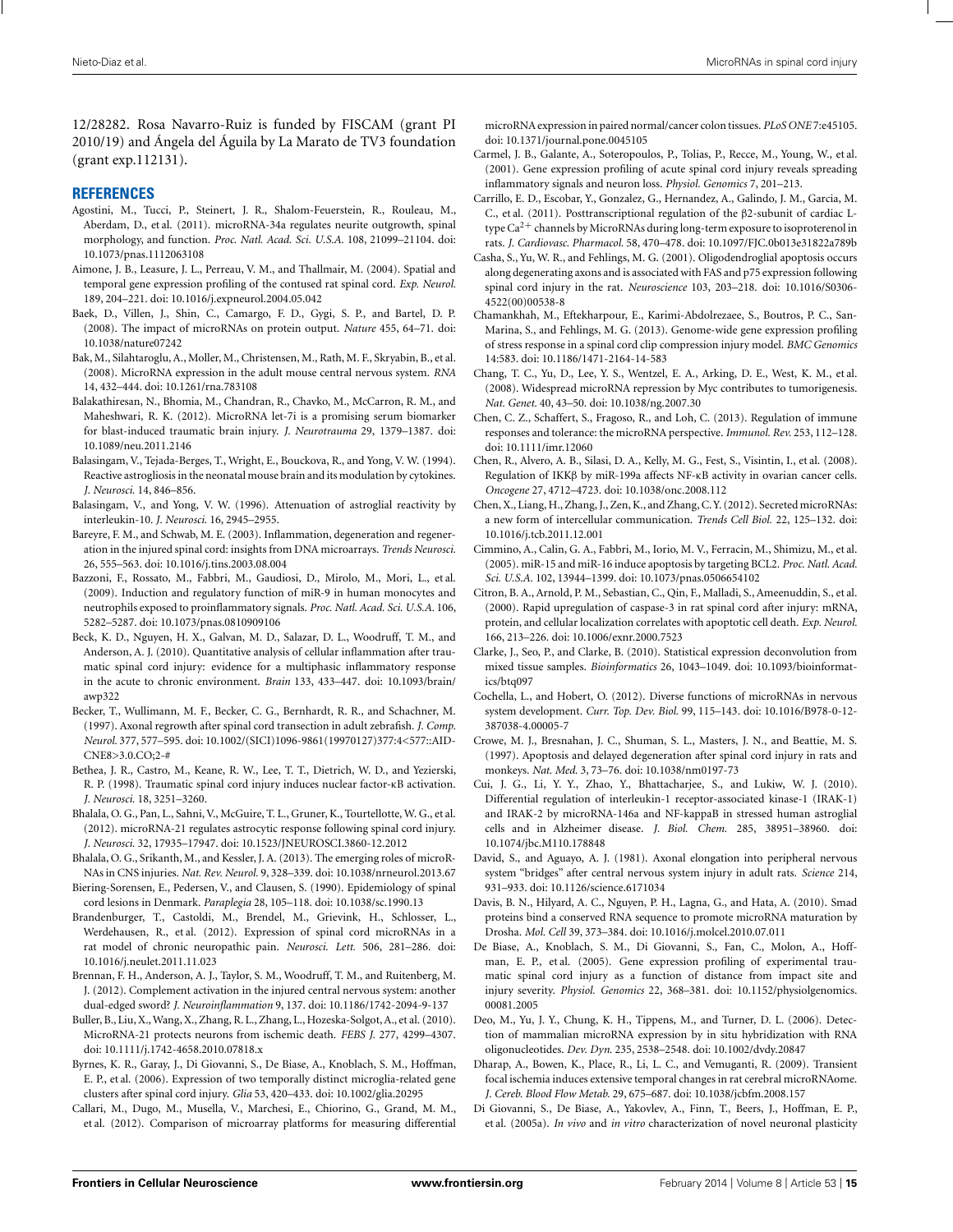<span id="page-15-0"></span>factors identified following spinal cord injury. *J. Biol. Chem.* 280, 2084–2091. doi: 10.1074/jbc.M411975200

- Di Giovanni, S., Faden, A. I., Yakovlev, A., Duke-Cohan, J. S., Finn, T., Thouin, M., et al. (2005b). Neuronal plasticity after spinal cord injury: identification of a gene cluster driving neurite outgrowth. *FASEB J.* 19, 153–154.
- Di Giovanni, S., Knoblach, S. M., Brandoli, C., Aden, S. A., Hoffman, E. P., and Faden, A. I. (2003). Gene profiling in spinal cord injury shows role of cell cycle in neuronal death. *Ann. Neurol.* 53, 454–468. doi: 10.1002/ana.10472
- Donnelly, D. J., and Popovich, P. G. (2008). Inflammation and its role in neuroprotection, axonal regeneration and functional recovery after spinal cord injury. *Exp. Neurol.* 209, 378–388. doi: 10.1016/j.expneurol.2007.06.009
- Dugas, J. C., Cuellar, T. L., Scholze, A., Ason, B., Ibrahim, A., Emery, B., et al. (2010). Dicer1 and miR-219 Are required for normal oligodendrocyte differentiation and myelination. *Neuron* 65, 597–611. doi: 10.1016/j.neuron.2010.01.027
- Dumont, R. J., Okonkwo, D. O., Verma, S., Hurlbert, R. J., Boulos, P. T., Ellegala, D. B., et al. (2001). Acute spinal cord injury, part I: pathophysiologic mechanisms. *Clin. Neuropharmacol.* 24, 254–264. doi: 10.1097/00002826-200109000- 00002
- Ebert, M. S., and Sharp, P. A. (2012). Roles for microRNAs in conferring robustness to biological processes. *Cell* 149, 515–524. doi: 10.1016/j.cell.2012.04.005
- Faulkner, J. R., Herrmann, J. E.,Woo, M. J., Tansey, K. E., Doan, N. B., and Sofroniew, M. V. (2004). Reactive astrocytes protect tissue and preserve function after spinal cord injury. *J. Neurosci.* 24, 2143–2155. doi: 10.1523/JNEUROSCI.3547- 03.2004
- Fawcett, J. W., and Asher, R. A. (1999). The glial scar and central nervous system repair. *Brain Res. Bull.* 49, 377–391. doi: 10.1016/S0361-9230(99)00072-6
- Fehlings, M. G., and Tator, C. H. (1995). The relationships among the severity of spinal cord injury, residual neurological function, axon counts, and counts of retrogradely labeled neurons after experimental spinal cord injury. *Exp. Neurol.* 132, 220–228. doi: 10.1016/0014-4886(95)90027-6
- Fleming, J. C., Norenberg, M. D., Ramsay, D. A., Dekaban, G. A., Marcillo, A. E., Saenz, A. D., et al. (2006). The cellular inflammatory response in human spinal cords after injury. *Brain* 129, 3249–3269. doi: 10.1093/brain/awl296
- Frankel, L. B., Christoffersen, N. R., Jacobsen, A., Lindow, M., Krogh, A., and Lund, A. H. (2008). Programmed cell death 4 (PDCD4) is an important functional target of the microRNA miR-21 in breast cancer cells. *J. Biol. Chem.* 283, 1026–1033. doi: 10.1074/jbc.M707224200
- Friedman, R. C., Farh, K. K., Burge, C. B., and Bartel, D. P. (2009). Most mammalian mRNAs are conserved targets of microRNAs. *Genome Res.* 19, 92–105. doi: 10.1101/gr.082701.108
- Galvan, M. D., Luchetti, S., Burgos, A. M., Nguyen, H. X., Hooshmand, M. J., Hamers, F. P., et al. (2008). Deficiency in complement C1q improves histological and functional locomotor outcome after spinal cord injury. *J. Neurosci.* 28, 13876– 13888. doi: 10.1523/JNEUROSCI.2823-08.2008
- Gangaraju, V. K., and Lin, H. (2009). MicroRNAs: key regulators of stem cells. *Nat. Rev. Mol. Cell Biol.* 10, 116–125. doi: 10.1038/nrm2621
- Genda, Y., Arai, M., Ishikawa, M., Tanaka, S., Okabe, T., and Sakamoto, A. (2013). microRNA changes in the dorsal horn of the spinal cord of rats with chronic constriction injury: a TaqMan(R) Low Density Array study. *Int. J. Mol. Med.* 31, 129–137. doi: 10.3892/ijmm.2012.1163
- Git, A., Dvinge, H., Salmon-Divon, M., Osborne, M., Kutter, C., Hadfield, J., et al. (2010). Systematic comparison of microarray profiling, real-time PCR, and next-generation sequencing technologies for measuring differential microRNA expression. *RNA* 16, 991–1006. doi: 10.1261/rna.1947110
- Goddard, D. R., Berry, M., Kirvell, S. L., and Butt, A. M. (2002). Fibroblast growth factor-2 induces astroglial and microglial reactivity *in vivo*. *J. Anat.* 200, 57–67. doi: 10.1046/j.0021-8782.2001.00002.x
- Goldberg, J. L. (2003). How does an axon grow? *Genes Dev.* 17, 941–958. doi: 10.1101/gad.1062303
- Goldie, B. J., and Cairns, M. J. (2012). Post-transcriptional trafficking and regulation of neuronal gene expression. *Mol. Neurobiol.* 45, 99–108. doi: 10.1007/s12035- 011-8222-0
- Gosink, M. M., Petrie, H. T., and Tsinoremas, N. F. (2007). Electronically subtracting expression patterns from a mixed cell population. *Bioinformatics* 23, 3328–3334. doi: 10.1093/bioinformatics/btm508
- Grossman, S. D., Rosenberg, L. J., and Wrathall, J. R. (2001). Temporal-spatial pattern of acute neuronal and glial loss after spinal cord contusion. *Exp. Neurol.* 168, 273–282. doi: 10.1006/exnr.2001.7628
- Guedes, J., Cardoso, A. L., and Pedroso de Lima, M. C. (2013). Involvement of microRNA in microglia-mediated immune response. *Clin. Dev. Immunol.* 2013, 186872. doi: 10.1155/2013/186872
- Guo, H., Ingolia, N. T., Weissman, J. S., and Bartel, D. P. (2010). Mammalian microRNAs predominantly act to decrease target mRNA levels. *Nature* 466, 835– 840. doi: 10.1038/nature09267
- Hafez, M. M., Hassan, Z. K., Zekri, A. R., Gaber, A. A., Al Rejaie, S. S., Sayed-Ahmed, M. M., et al. (2012). MicroRNAs and metastasis-related gene expression in Egyptian breast cancer patients. *Asian Pac. J. Cancer Prev.* 13, 591–598. doi: 10.7314/APJCP.2012.13.2.591
- Han,M., Liu,M.,Wang,Y., Chen, X., Xu, J., Sun,Y., et al. (2012). Antagonism of miR-21 reverses epithelial–mesenchymal transition and cancer stem cell phenotype through AKT/ERK1/2 inactivation by targeting PTEN. *PLoS ONE* 7:e39520. doi: 10.1371/journal.pone.0039520
- Harris, T. A., Yamakuchi, M., Ferlito, M., Mendell, J. T., and Lowenstein, C. J. (2008). MicroRNA-126 regulates endothelial expression of vascular cell adhesion molecule 1. *Proc. Natl. Acad. Sci. U.S.A.* 105, 1516–1521. doi: 10.1073/pnas.0707493105
- Hausmann, O. N. (2003). Post-traumatic inflammation following spinal cord injury. *Spinal Cord* 41, 369–378. doi: 10.1038/sj.sc.3101483
- Hong, J., Zhang, H., Kawase-Koga, Y., and Sun, T. (2013). MicroRNA function is required for neurite outgrowth of mature neurons in the mouse postnatal cerebral cortex. *Front. Cell. Neurosci.* 7:151. doi: 10.3389/fncel.2013.00151
- Hu, J. R., Lv, G. H., and Yin, B. L. (2013a). Altered microRNA expression in the ischemic-reperfusion spinal cord with atorvastatin therapy. *J. Pharmacol. Sci.* 121, 343–346. doi: 10.1254/jphs.12235SC
- Hu, J. Z., Huang, J. H., Zeng, L., Wang, G., Cao, M., and Lu, H. B. (2013b). Antiapoptotic effect of microRNA-21 after contusion spinal cord injury in rats. *J. Neurotrauma* 30, 1349–1360. doi: 10.1089/neu.2012.2748
- Hutchison, E. R., Kawamoto, E. M., Taub, D. D., Lal, A., Abdelmohsen, K., Zhang, Y., et al. (2013). Evidence for miR-181 involvement in neuroinflammatory responses of astrocytes. *Glia* 61, 1018–1028. doi: 10.1002/glia.22483
- Hydbring, P., and Badalian-Very, G. (2013). Clinical applications of microRNAs. *F1000Research* 2, 136. doi: 10.12688/f1000research.2-136.v3
- Iliopoulos, D., Hirsch, H. A., and Struhl, K. (2009). An epigenetic switch involving NF-kappaB, lin28, Let-7 microRNA, and IL6 links inflammation to cell transformation. *Cell* 139, 693–706. doi: 10.1016/j.cell.2009. 10.014
- Iliopoulos, D., Jaeger, S. A., Hirsch, H. A., Bulyk, M. L., and Struhl, K. (2010). STAT3 activation of miR-21 and miR-181b-1 via PTEN and CYLD are part of the epigenetic switch linking inflammation to cancer. *Mol. Cell* 39, 493–506. doi: 10.1016/j.molcel.2010.07.023
- Im, Y. B., Jee, M. K., Choi, J. I., Cho, H. T., Kwon, O. H., and Kang, S. K. (2012). Molecular targeting of NOX4 for neuropathic pain after traumatic injury of the spinal cord. *Cell Death Dis.* 3, e426. doi: 10.1038/cddis.2012.168
- Iyer, A., Zurolo, E., Prabowo, A., Fluiter, K., Spliet, W. G., van Rijen, P. C., et al. (2012). MicroRNA-146a: a key regulator of astrocyte-mediated inflammatory response. *PLoS ONE* 7:e44789. doi: 10.1371/journal.pone.0044789
- Izumi, B., Nakasa, T., Tanaka, N., Nakanishi, K., Kamei, N., Yamamoto, R., et al. (2011). MicroRNA-223 expression in neutrophils in the early phase of secondary damage after spinal cord injury. *Neurosci. Lett.* 492, 114–118. doi: 10.1016/j.neulet.2011.01.068
- Jee, M. K., Jung, J. S., Choi, J. I., Jang, J. A., Kang, K. S., Im, Y. B., et al. (2012a). MicroRNA 486 is a potentially novel target for the treatment of spinal cord injury. *Brain* , 135, 1237–1252. doi: 10.1093/brain/aws047
- Jee, M. K., Jung, J. S., Im, Y. B., Jung, S. J., and Kang, S. K. (2012b). Silencing of miR20a is crucial for Ngn1-mediated neuroprotection in injured spinal cord. *Hum. Gene Ther.* 23, 508–520. doi: 10.1089/hum.2011.121
- Jeyaseelan, K., Lim, K. Y., and Armugam, A. (2008). MicroRNA expression in the blood and brain of rats subjected to transient focal ischemia by middle cerebral artery occlusion. *Stroke* 39, 959–966. doi: 10.1161/STROKEAHA.107. 500736
- Jia, Z., Zhu, H., Li, J., Wang, X., Misra, H., and Li, Y. (2012). Oxidative stress in spinal cord injury and antioxidant-based intervention. *Spinal Cord* 50, 264–274. doi: 10.1038/sc.2011.111
- Jones, T. B., McDaniel, E. E., and Popovich, P. G. (2005). Inflammatory-mediated injury and repair in the traumatically injured spinal cord. *Curr. Pharm. Des.* 11, 1223–1236. doi: 10.2174/1381612053507468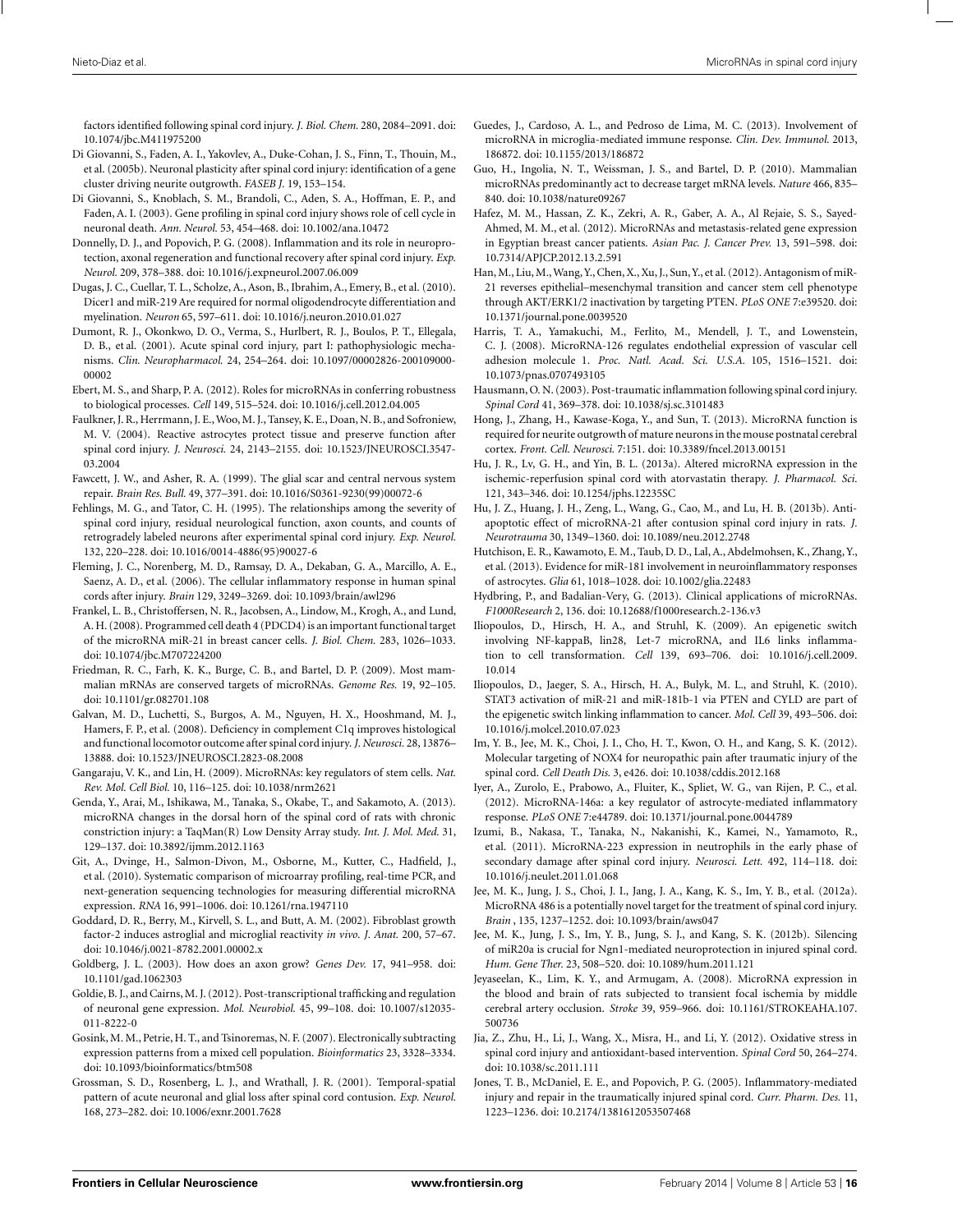- <span id="page-16-0"></span>Junker, A., Krumbholz, M., Eisele, S., Mohan, H., Augstein, F., Bittner, R., et al. (2009). MicroRNA profiling of multiple sclerosis lesions identifies modulators of the regulatory protein CD47. *Brain* 132, 3342–3352. doi: 10.1093/brain/awp300
- Kaur, P., Armugam, A., and Jeyaseelan, K. (2012). MicroRNAs in neurotoxicity. *J. Toxicol.* 2012, 870150. doi: 10.1155/2012/870150
- Kim,Y. K.,Yu, J., Han, T. S., Park, S.Y., Namkoong, B., Kim, D. H., et al. (2009). Functional links between clustered microRNAs: suppression of cell-cycle inhibitors by microRNA clusters in gastric cancer. *Nucleic Acids Res.* 37, 1672–1681. doi: 10.1093/nar/gkp002
- Kirschner, M. B., Kao, S. C., Edelman, J. J., Armstrong, N. J., Vallely, M. P., van Zandwijk, N., et al. (2011). Haemolysis during sample preparation alters microRNA content of plasma. *PLoS ONE* 6:e24145. doi: 10.1371/journal.pone.0024145
- Kosaka, N., Iguchi, H., and Ochiya, T. (2010). Circulating microRNA in body fluid: a new potential biomarker for cancer diagnosis and prognosis. *Cancer Sci.* 101, 2087–2092. doi: 10.1111/j.1349-7006.2010.01650.x
- Kosik, K. S. (2006). The neuronal microRNA system. *Nat. Rev. Neurosci.* 7, 911–920. doi: 10.1038/nrn2037
- Kosik, K. S. (2010). MicroRNAs and cellular phenotypy. *Cell* 143, 21–26. doi: 10.1016/j.cell.2010.09.008
- Kozomara, A., and Griffiths-Jones, S. (2011). miRBase: integrating microRNA annotation and deep-sequencing data. *Nucleic Acids Res.* 39, D152–D157. doi: 10.1093/nar/gkq1027
- Krek, A., Grun, D., Poy, M. N., Wolf, R., Rosenberg, L., Epstein, E. J., et al. (2005). Combinatorial microRNA target predictions. *Nat. Genet.* 37, 495–500. doi: 10.1038/ng1536
- Krichevsky, A. M. (2007). MicroRNA profiling: from dark matter to white matter, or identifying new players in neurobiology. *ScientificWorldJournal* 7, 155–166. doi: 10.1100/tsw.2007.201
- Krichevsky, A. M., King, K. S., Donahue, C. P., Khrapko, K., and Kosik, K. S. (2003). A microRNA array reveals extensive regulation of microRNAs during brain development. *RNA* 9, 1274–1281. doi: 10.1261/rna.5980303
- Krichevsky, A. M., Sonntag, K. C., Isacson, O., and Kosik, K. S. (2006). Specific microRNAs modulate embryonic stem cell-derived neurogenesis. *Stem Cells* 24, 857–864. doi: 10.1634/stemcells.2005-0441
- Krol, J., Loedige, I., and Filipowicz, W. (2010). The widespread regulation of microRNA biogenesis, function and decay. *Nat. Rev. Genet.* 11, 597–610. doi: 10.1038/nrg2843
- Kusuda, R., Cadetti, F., Ravanelli, M. I., Sousa, T. A., Zanon, S., De Lucca, F. L., et al. (2011). Differential expression of microRNAs in mouse pain models. *Mol. Pain* 7, 17. doi: 10.1186/1744-8069-7-17
- Laterza, O. F., Lim, L., Garrett-Engele, P. W., Vlasakova, K., Muniappa, N., Tanaka, W. K., et al. (2009). Plasma MicroRNAs as sensitive and specific biomarkers of tissue injury. *Clin. Chem.* 55, 1977–1983. doi: 10.1373/clinchem.2009.131797
- Lau, P., Verrier, J. D., Nielsen, J. A., Johnson, K. R., Notterpek, L., and Hudson, L. D. (2008). Identification of dynamically regulated microRNA and mRNA networks in developing oligodendrocytes. *J. Neurosci.* 28, 11720–11730. doi: 10.1523/JNEUROSCI.1932-08.2008
- Lee, B. B., Cripps, R. A., Fitzharris, M., and Wing, P. C. (2013). The global map for traumatic spinal cord injury epidemiology: update 2011, global incidence rate. *Spinal Cord* 110–116. doi: 10.1038/sc.2012.158
- Lee, E. J., Baek, M., Gusev, Y., Brackett, D. J., Nuovo, G. J., and Schmittgen, T. D. (2008). Systematic evaluation of microRNA processing patterns in tissues, cell lines, and tumors. *RNA* 14, 35–42. doi: 10.1261/rna.804508
- Lee, R. C., Feinbaum, R. L., and Ambros, V. (1993). The *C. elegans* heterochronic gene lin-4 encodes small RNAs with antisense complementarity to lin-14. *Cell* 75, 843–854. doi: 10.1016/0092-8674(93)90529-Y
- Li, H., Huang, S., Guo, C., Guan, H., and Xiong, C. (2012). Cell-free seminal mRNA and microRNA exist in different forms. *PLoS ONE* 7:e34566. doi: 10.1371/journal.pone.0034566
- Li, H., Shen, L., Ma, C., and Huang, Y. (2013). Differential expression of miRNAs in the nervous system of a rat model of bilateral sciatic nerve chronic constriction injury. *Int. J. Mol. Med.* 32, 219–226. doi: 10.3892/ijmm.2013.1381
- Li, X., and Jin, P. (2010). Roles of small regulatory RNAs in determining neuronal identity. *Nat. Rev. Neurosci.* 11, 329–338. doi: 10.1038/nrn2739
- Lim, L. P., Lau, N. C., Garrett-Engele, P., Grimson, A., Schelter, J. M., Castle, J., et al. (2005). Microarray analysis shows that some microRNAs downregulate large numbers of target mRNAs. *Nature* 433, 769–773. doi: 10.1038/nature 03315
- Lindsay, M. A. (2008). microRNAs and the immune response. *Trends Immunol.* 29, 343–351. doi: 10.1016/j.it.2008.04.004
- Liu, N. K., Wang, X. F., Lu, Q. B., and Xu, X. M. (2009). Altered microRNA expression following traumatic spinal cord injury. *Exp. Neurol.* 219, 424–429. doi: 10.1016/j.expneurol.2009.06.015
- Liu, X. Z., Xu, X. M., Hu, R., Du, C., Zhang, S. X., McDonald, J. W., et al. (1997). Neuronal and glial apoptosis after traumatic spinal cord injury. *J. Neurosci.* 17, 5395–5406.
- Liu, Y., Chen, Q., Song, Y., Lai, L., Wang, J., Yu, H., et al. (2011). MicroRNA-98 negatively regulates IL-10 production and endotoxin tolerance in macrophages after LPS stimulation. *FEBS Lett.* 585, 1963–1968. doi: 10.1016/j.febslet.2011.05.029
- Liverman, C. T., Altevogt, B. M., Joy, J. E., and Johnson, R. T. (2005). *Spinal Cord Injury: Progress, Promise, and Priorities*. Washington, DC: National Academies Press.
- Lu, J., Getz, G., Miska, E. A., Alvarez-Saavedra, E., Lamb, J., Peck, D., et al. (2005). MicroRNA expression profiles classify human cancers. *Nature* 435, 834–838. doi: 10.1038/nature03702
- Lu, P., Nakorchevskiy, A., and Marcotte, E. M. (2003). Expression deconvolution: a reinterpretation of DNA microarray data reveals dynamic changes in cell populations. *Proc. Natl. Acad. Sci. U.S.A.* 100, 10370–10375. doi: 10.1073/pnas.1832361100
- Ma, X., Becker Buscaglia, L. E., Barker, J. R., and Li, Y. (2010). MicroRNAs in NF-κB signaling. *J. Mol. Cell Biol.* 3, 159–166. doi: 10.1093/jmcb/mjr007
- Makeyev, E. V., Zhang, J., Carrasco, M. A., and Maniatis, T. (2007). The MicroRNA miR-124 promotes neuronal differentiation by triggering brain-specific alternative pre-mRNA splicing. *Mol. Cell* 27, 435–448. doi: 10.1016/j.molcel.2007. 07.015
- Mann, R., Schaefer, C., Sadosky, A., Bergstrom, F., Baik, R., Parsons, B., et al. (2013). Burden of spinal cord injury-related neuropathic pain in the United States: retrospective chart review and cross-sectional survey. *Spinal Cord* 51, 564–570. doi: 10.1038/sc.2013.34
- Mautes, A. E.,Weinzierl, M. R., Donovan, F., and Noble, L. J. (2000). Vascular events after spinal cord injury: contribution to secondary pathogenesis. *Phys. Ther.* 80, 673–687.
- McTigue, D. M., Popovich, P. G., Morgan, T. E., and Stokes, B. T. (2000). Localization of transforming growth factor-beta1 and receptor mRNA after experimental spinal cord injury. *Exp. Neurol.* 163, 220–230. doi: 10.1006/exnr. 2000.7372
- Merkerova, M., Belickova, M., and Bruchova, H. (2008). Differential expression of microRNAs in hematopoietic cell lineages. *Eur. J. Haematol.* 81, 304–310. doi: 10.1111/j.1600-0609.2008.01111.x
- Mestdagh, P., Bostrom, A. K., Impens, F., Fredlund, E., Van Peer, G., De Antonellis, P., et al. (2010). The miR-17-92 microRNA cluster regulates multiple components of the TGF-β pathway in neuroblastoma. *Mol. Cell* 40, 762–773. doi: 10.1016/j.molcel.2010.11.038
- Meza-Sosa, K. F., Valle-Garcia, D., Pedraza-Alva, G., and Perez-Martinez, L. (2012). Role of microRNAs in central nervous system development and pathology. *J. Neurosci. Res.* 90, 1–12. doi: 10.1002/jnr.22701
- Miska, E. A., Alvarez-Saavedra, E., Townsend, M., Yoshii, A., Sestan, N., Rakic, P., et al. (2004). Microarray analysis of microRNA expression in the developing mammalian brain. *Genome Biol.* 5, R68. doi: 10.1186/gb-2004-5-9-r68
- Morel, L., Regan, M., Higashimori, H., Ng, S. K., Esau, C., Vidensky, S., et al. (2013). Neuronal exosomal miRNA-dependent translational regulation of astroglial glutamate transporter GLT1. *J. Biol. Chem.* 288, 7105–7116. doi: 10.1074/jbc.M112.410944
- Nakanishi, K., Nakasa, T., Tanaka, N., Ishikawa, M., Yamada, K., Yamasaki, K., et al. (2010). Responses of microRNAs 124a and 223 following spinal cord injury in mice. *Spinal Cord* 48, 192–196. doi: 10.1038/sc.2009.89
- Oyinbo, C. A. (2011). Secondary injury mechanisms in traumatic spinal cord injury: a nugget of this multiply cascade. *Acta Neurobiol. Exp. (Wars)* 71, 281–299.
- Pekny, M., and Pekna, M. (2004). Astrocyte intermediate filaments in CNS pathologies and regeneration. *J. Pathol.* 204, 428–437. doi: 10.1002/path.1645
- Perri, R., Nares, S., Zhang, S., Barros, S. P., and Offenbacher, S. (2012). MicroRNA modulation in obesity and periodontitis. *J. Dent. Res.* 91, 33–38. doi: 10.1177/0022034511425045
- Pogue, A. I., Cui, J. G., Li, Y. Y., Zhao, Y., Culicchia, F., and Lukiw,W. J. (2010). Micro RNA-125b (miRNA-125b) function in astrogliosis and glial cell proliferation. *Neurosci. Lett.* 476, 18–22. doi: 10.1016/j.neulet.2010.03.054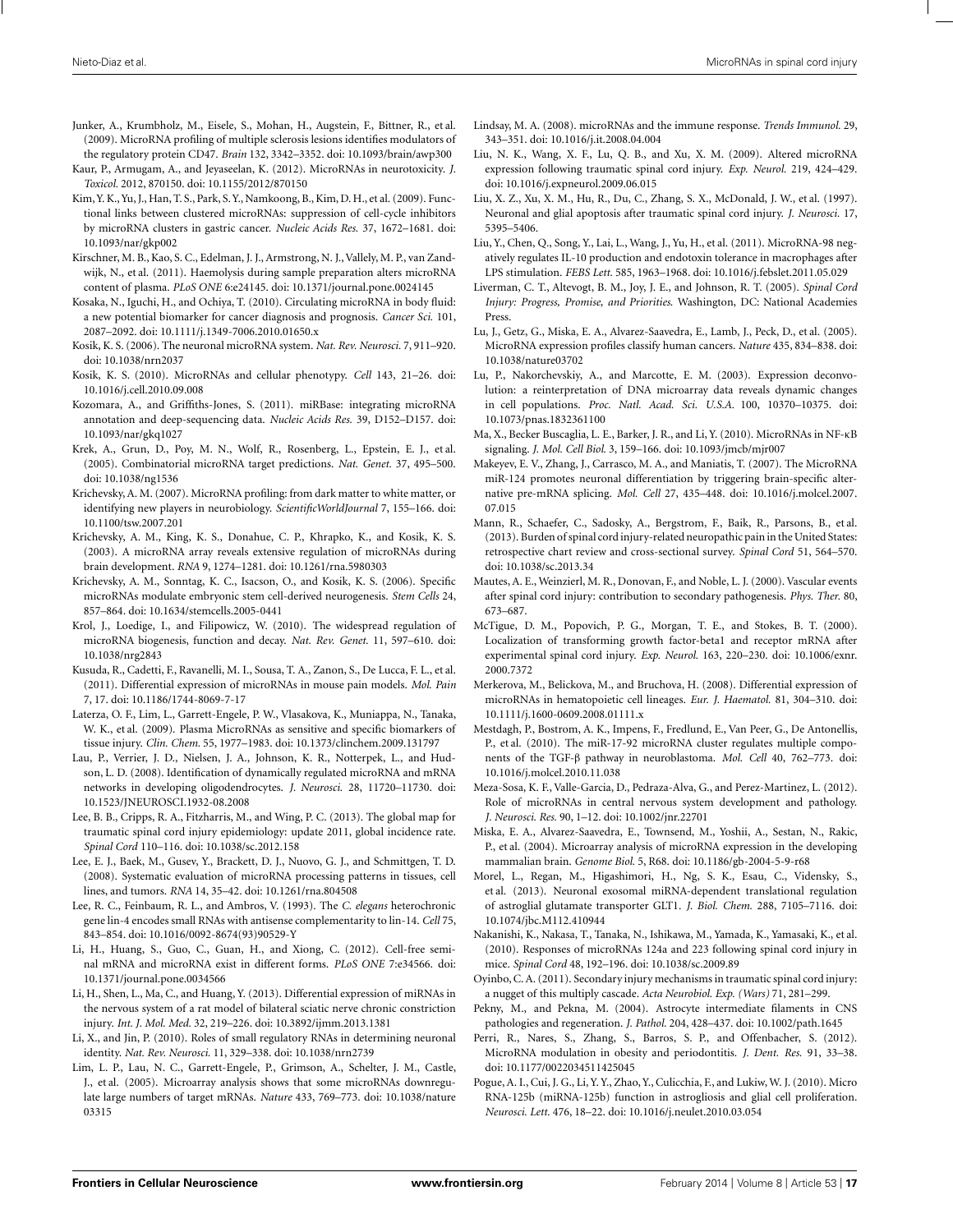- <span id="page-17-0"></span>Ponomarev, E. D., Veremeyko, T., Barteneva, N., Krichevsky, A. M., and Weiner, H. L. (2011). MicroRNA-124 promotes microglia quiescence and suppresses EAE by deactivating macrophages via the C/EBP-alpha-PU.1 pathway. *Nat. Med.* 17, 64–70. doi: 10.1038/nm.2266
- Pritchard, C. C., Cheng, H. H., and Tewari, M. (2012). MicroRNA profiling: approaches and considerations. *Nat. Rev. Genet.* 13, 358–369. doi: 10.1038/nrg3198
- Profyris, C., Cheema, S. S., Zang, D., Azari, M. F., Boyle, K., and Petratos, S. (2004). Degenerative and regenerative mechanisms governing spinal cord injury. *Neurobiol. Dis.* 15, 415–436. doi: 10.1016/j.nbd.2003.11.015
- Qiu, J., Nesic, O., Ye, Z., Rea, H., Westlund, K. N., Xu, G. Y., et al. (2001). Bcl-xL expression after contusion to the rat spinal cord. *J. Neurotrauma* 18, 1267–1278. doi: 10.1089/089771501317095304
- Redell, J. B., Moore, A. N., Ward, N. H. III, Hergenroeder, G. W., and Dash, P. K. (2010). Human traumatic brain injury alters plasma microRNA levels. *J. Neurotrauma* 27, 2147–2156. doi: 10.1089/neu.2010.1481
- Rowland, J. W., Hawryluk, G. W., Kwon, B., and Fehlings, M. G. (2008). Current status of acute spinal cord injury pathophysiology and emerging therapies: promise on the horizon. *Neurosurg. Focus* 25, E2. doi: 10.3171/FOC.2008.25.11.E2
- Sahni,V., Mukhopadhyay, A., Tysseling,V., Hebert, A., Birch, D., McGuire, T. L., et al. (2010). BMPR1a and BMPR1b signaling exert opposing effects on gliosis after spinal cord injury. *J. Neurosci.* 30, 1839–1855. doi: 10.1523/JNEUROSCI.4459- 09.2010
- Saito, N., Yamamoto, T.,Watanabe, T., Abe, Y., and Kumagai, T. (2000). Implications of p53 protein expression in experimental spinal cord injury. *J. Neurotrauma* 17, 173–182. doi: 10.1089/neu.2000.17.173
- Saito, Y., Liang, G., Egger, G., Friedman, J. M., Chuang, J. C., Coetzee, G. A., et al. (2006). Specific activation of microRNA-127 with downregulation of the protooncogene BCL6 by chromatin-modifying drugs in human cancer cells. *Cancer Cell* 9, 435–443. doi: 10.1016/j.ccr.2006.04.020
- Santoscoy, C., Rios, C., Franco-Bourland, R. E., Hong, E., Bravo, G., Rojas, G., et al. (2002). Lipid peroxidation by nitric oxide supplements after spinal cord injury: effect of antioxidants in rats. *Neurosci. Lett.* 330, 94–98. doi: 10.1016/S0304- 3940(02)00716-4
- Saugstad, J. A. (2010). MicroRNAs as effectors of brain function with roles in ischemia and injury, neuroprotection, and neurodegeneration. *J. Cereb. Blood Flow Metab.* 30, 1564–1576. doi: 10.1038/jcbfm.2010.101
- Saugstad, J. A. (2013). MicroRNAs as effectors of brain function. *Stroke* 44(Suppl. 1), S17–S19. doi: 10.1161/STROKEAHA.113.000985
- Sayed, D., and Abdellatif, M. (2011). MicroRNAs in development and disease. *Physiol. Rev.* 91, 827–887. doi: 10.1152/physrev.00006.2010
- Scholz, J., and Woolf, C. J. (2007). The neuropathic pain triad: neurons, immune cells and glia. *Nat. Neurosci.* 10, 1361–1368. doi: 10.1038/nn1992
- Selbach, M., Schwanhausser, B., Thierfelder, N., Fang, Z., Khanin, R., and Rajewsky, N. (2008). Widespread changes in protein synthesis induced by microRNAs. *Nature* 455, 58–63. doi: 10.1038/nature07228
- Sempere, L. F., Freemantle, S., Pitha-Rowe, I., Moss, E., Dmitrovsky, E., and Ambros, V. (2004). Expression profiling of mammalian microRNAs uncovers a subset of brain-expressed microRNAs with possible roles in murine and human neuronal differentiation. *Genome Biol.* 5, R13. doi: 10.1186/gb-2004- 5-3-r13
- Sharma, A., Kumar, M., Aich, J., Hariharan, M., Brahmachari, S. K., Agrawal, A., et al. (2009). Posttranscriptional regulation of interleukin-10 expression by hsa-miR-106a. *Proc. Natl. Acad. Sci. U.S.A.* 106, 5761–5766. doi: 10.1073/pnas.0808743106
- Sheedy, F. J., Palsson-McDermott, E., Hennessy, E. J., Martin, C., O'Leary, J. J., Ruan, Q., et al. (2010). Negative regulation of TLR4 via targeting of the proinflammatory tumor suppressor PDCD4 by the microRNA miR-21. *Nat. Immunol.* 11, 141–147. doi: 10.1038/ni.1828
- Shin, D., Shin, J.Y.,McManus,M. T., Ptacek, L. J., and Fu,Y. H. (2009). Dicer ablation in oligodendrocytes provokes neuronal impairment in mice. *Ann. Neurol.* 66, 843–857. doi: 10.1002/ana.21927
- Shu, J., Kren, B. T., Xia, Z.,Wong, P. Y., Li, L., Hanse, E. A., et al. (2011). Genomewide microRNA down-regulation as a negative feedback mechanism in the early phases of liver regeneration. *Hepatology* 54, 609–619. doi: 10.1002/hep.24421
- Silver, J., and Miller, J. H. (2004). Regeneration beyond the glial scar. *Nat. Rev. Neurosci.* 5, 146–156. doi: 10.1038/nrn1326
- Sluijter, J. P. G. (2013). MicroRNAs in cardiovascular regenerative medicine: directing tissue repair and cellular differentiation. *ISRN Vasc. Med.* 2013, 16.
- Smirnova, L., Grafe, A., Seiler, A., Schumacher, S., Nitsch, R., and Wulczyn, F. G. (2005). Regulation of miRNA expression during neural cell specification. *Eur. J. Neurosci.* 21, 1469–1477. doi: 10.1111/j.1460-9568.2005.03978.x
- Smith, B., Treadwell, J., Zhang, D., Ly, D., McKinnell, I., Walker, P. R., et al. (2010). Large-scale expression analysis reveals distinct microRNA profiles at different stages of human neurodevelopment. *PLoS ONE* 5:e11109. doi: 10.1371/journal.pone.0011109
- Sofroniew, M. V. (2005). Reactive astrocytes in neural repair and protection. *Neuroscientist* 11, 400–407. doi: 10.1177/1073858405278321
- Sofroniew, M. V. (2009). Molecular dissection of reactive astrogliosis and glial scar formation. *Trends Neurosci.* 32, 638–647. doi: 10.1016/j.tins.2009.08.002
- Song, G., Cechvala, C., Resnick, D. K., Dempsey, R. J., and Rao, V. L. (2001). GeneChip analysis after acute spinal cord injury in rat. *J. Neurochem.* 79, 804–815. doi: 10.1046/j.1471-4159.2001.00626.x
- Sonkoly, E., and Pivarcsi, A. (2009). microRNAs in inflammation. *Int. Rev. Immunol.* 28, 535–561. doi: 10.3109/08830180903208303
- Stefani, G., and Slack, F. J. (2008). Small non-coding RNAs in animal development. *Nat. Rev. Mol. Cell Biol.* 9, 219–230. doi: 10.1038/nrm2347
- Strickland, E. R., Hook, M. A., Balaraman, S., Huie, J. R., Grau, J. W., and Miranda, R. C. (2011). MicroRNA dysregulation following spinal cord contusion: implications for neural plasticity and repair. *Neuroscience* 186, 146–160. doi: 10.1016/j.neuroscience.2011.03.063
- Sugawara, T., Lewen, A., Gasche, Y., Yu, F., and Chan, P. H. (2002). Overexpression of SOD1 protects vulnerable motor neurons after spinal cord injury by attenuating mitochondrial cytochrome c release. *FASEB J.* 16, 1997–1999.
- Taganov, K. D., Boldin, M. P., Chang, K. J., and Baltimore, D. (2006). NF-κBdependent induction of microRNA miR-146, an inhibitor targeted to signaling proteins of innate immune responses. *Proc. Natl. Acad. Sci. U.S.A.* 103, 12481– 12486. doi: 10.1073/pnas.0605298103
- Tao, J., Wu, H., Lin, Q., Wei, W., Lu, X. H., Cantle, J. P., et al. (2011). Deletion of astroglial dicer causes non-cell-autonomous neuronal dysfunction and degeneration. *J. Neurosci.* 31, 8306–8319. doi: 10.1523/JNEUROSCI.0567-11.2011
- Taoka, Y., Okajima, K., Uchiba, M., Murakami, K., Kushimoto, S., Johno, M., et al. (1997). Role of neutrophils in spinal cord injury in the rat. *Neuroscience* 79, 1177–1182. doi: 10.1016/S0306-4522(97)00011-0
- Tili, E., Michaille, J. J., Cimino, A., Costinean, S., Dumitru, C. D., Adair, B., et al. (2007). Modulation of miR-155 and miR-125b levels following lipopolysaccharide/TNF-alpha stimulation and their possible roles in regulating the response to endotoxin shock. *J. Immunol.* 179, 5082–5089.
- Treiber, T., Treiber, N., and Meister, G. (2012). Regulation of microRNA biogenesis and function. *Thromb. Haemost.* 107, 605–610. doi: 10.1160/TH11-12-0836
- Tsang, J. S., Ebert, M. S., and van Oudenaarden, A. (2010). Genome-wide dissection of microRNA functions and cotargeting networks using gene set signatures. *Mol. Cell* 38, 140–153. doi: 10.1016/j.molcel.2010.03.007
- Tyor, W. R., Avgeropoulos, N., Ohlandt, G., and Hogan, E. L. (2002). Treatment of spinal cord impact injury in the rat with transforming growth factor-beta. *J. Neurol. Sci.* 200, 33–41. doi: 10.1016/S0022-510X(02)00113-2
- Velardo, M. J., Burger, C., Williams, P. R., Baker, H. V., Lopez, M. C., Mareci, T. H., et al. (2004). Patterns of gene expression reveal a temporally orchestrated wound healing response in the injured spinal cord. *J. Neurosci.* 24, 8562–8576. doi: 10.1523/JNEUROSCI.3316-04.2004
- Visvanathan, J., Lee, S., Lee, B., Lee, J. W., and Lee, S. K. (2007). The microRNA miR-124 antagonizes the anti-neural REST/SCP1 pathway during embryonic CNS development. *Genes Dev.* 21, 744–749. doi: 10.1101/gad.1519107
- Wang, J., Gu, Z., Ni, P., Qiao, Y., Chen, C., Liu, X., et al. (2011). NF-κB P50/P65 hetero-dimer mediates differential regulation of CD166/ALCAM expression via interaction with micoRNA-9 after serum deprivation, providing evidence for a novel negative auto-regulatory loop. *Nucleic Acids Res.* 39, 6440–6455. doi: 10.1093/nar/gkr302
- Wang, M., Master, S. R., and Chodosh, L. A. (2006). Computational expression deconvolution in a complex mammalian organ. *BMC Bioinformatics* 7:328. doi: 10.1186/1471-2105-7-328
- Wang, Z. (2010). MicroRNA: a matter of life or death. *World J. Biol. Chem.* 1, 41–54. doi: 10.4331/wjbc.v1.i4.41
- Willemen, H. L., Huo, X. J., Mao-Ying, Q. L., Zijlstra, J., Heijnen, C. J., and Kavelaars, A. (2012). MicroRNA-124 as a novel treatment for persistent hyperalgesia. *J. Neuroinflammation* 9, 143. doi: 10.1186/1742-2094- 9-143